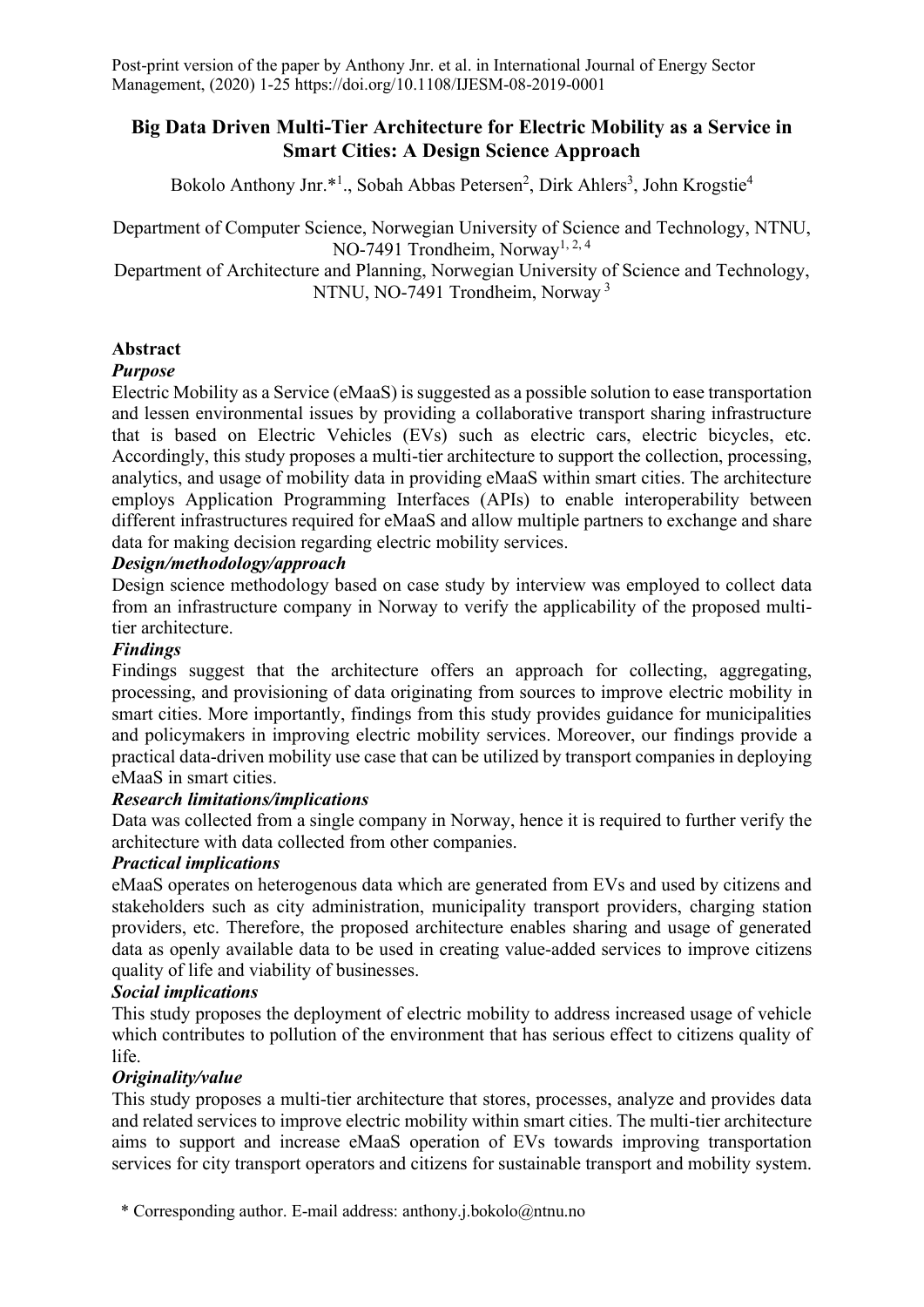*Keywords:* Electric mobility as a service; Sustainability; Smart cities; Big data architecture; API management.

#### **1. Introduction**

With constant increase in urban residents, the need to plan and deploy smart services for better transportation management is becoming more evident (van der Steen *et al*., 2015: Jnr *et al*., 2018). Thus, mobility is becoming a prominent research field in smart city domain. Mobility is an important factor, that affects citizens' well-being and quality of life (Abdelkafi *et al*., 2013). These mobility services are motivated by innovations in Information Communication Technology (ICT) implemented to mitigate environmental issues, improve social inclusion, and enhance economic growth (Dijk, *et al*., 2013). Hence, innovations such as electric mobility is deployed to improve transportation in cities, where electric mobility involves a system of technologies, infrastructures, and actors interacting to achieve a sustainable transportation via use of electricity (Abdelkafi *et al*., 2013; Hinz *et al.,* 2015). Over the years implementation of electric mobility paved way for Mobility as a Service (MaaS) that aims to connect private and public transport operators in a city, intercity and across national level, and envisages to integrate current applications and services (such as scheduling, booking, access to real time data, and ticket payment) required by citizens for mobility (Kamargianni and Matyas, 2017).

In smart cities MaaS involves citizens` sharing and purchase of mobility services (e.g. bus, car, bike, taxi, rail share) owned by transport service providers (Anthony Jnr *et al*., 2019). This service is supported by payment platforms and applications aggregation integrated with real time, online, and historical processing of 'Big Data' that support mobility service demand (Badii *et al*., 2017). Correspondingly, MaaS collects data from citizens and provides information in real-time to improve mobility service performance (Docherty, *et al*., 2015). Similarly, eMaaS involves the electrification of vehicle fleet consuming battery power, plugin hybrid and/or other Green renewable energy sources making Electric Vehicles (EVs) emission free hence achieving sustainable mobility, increasing electricity storage, and more importantly decarbonization the transportation sector (Lieven, 2015).

Presently, existing approaches do not adequately address the effective collection, processing, and storage of electric-mobility data (Docherty *et al*., 2015; Zabasta *et al*., 2018). They are mostly concerned with improving mobility data and not considering data management of EVs in relation to the environment (Melis *et al*., 2016). Furthermore, mobility services are faced with issues relates to silos which hinders smart services due to lack of interoperability and openness to produce value-added services across multiple platforms. Therefore, there is need for interoperable approach to foster development of open ecosystems and expose the commercial potential of mobility data (Cheng *et al*., 2015), where interoperability refers to the ability of different devices to communicate with each other and exchange information.

Moreover, processing and visualizing of mobility related data is not effective due to data being generated from different infrastructures dealing with heterogeneity of devices and communication protocols, as well as different mobility service interoperability (Krylovskiy *et al.,* 2015). Such challenge involves integration of innovative ICT solutions to process data from EVs that can be used by applications to improve e-mobility services such as Application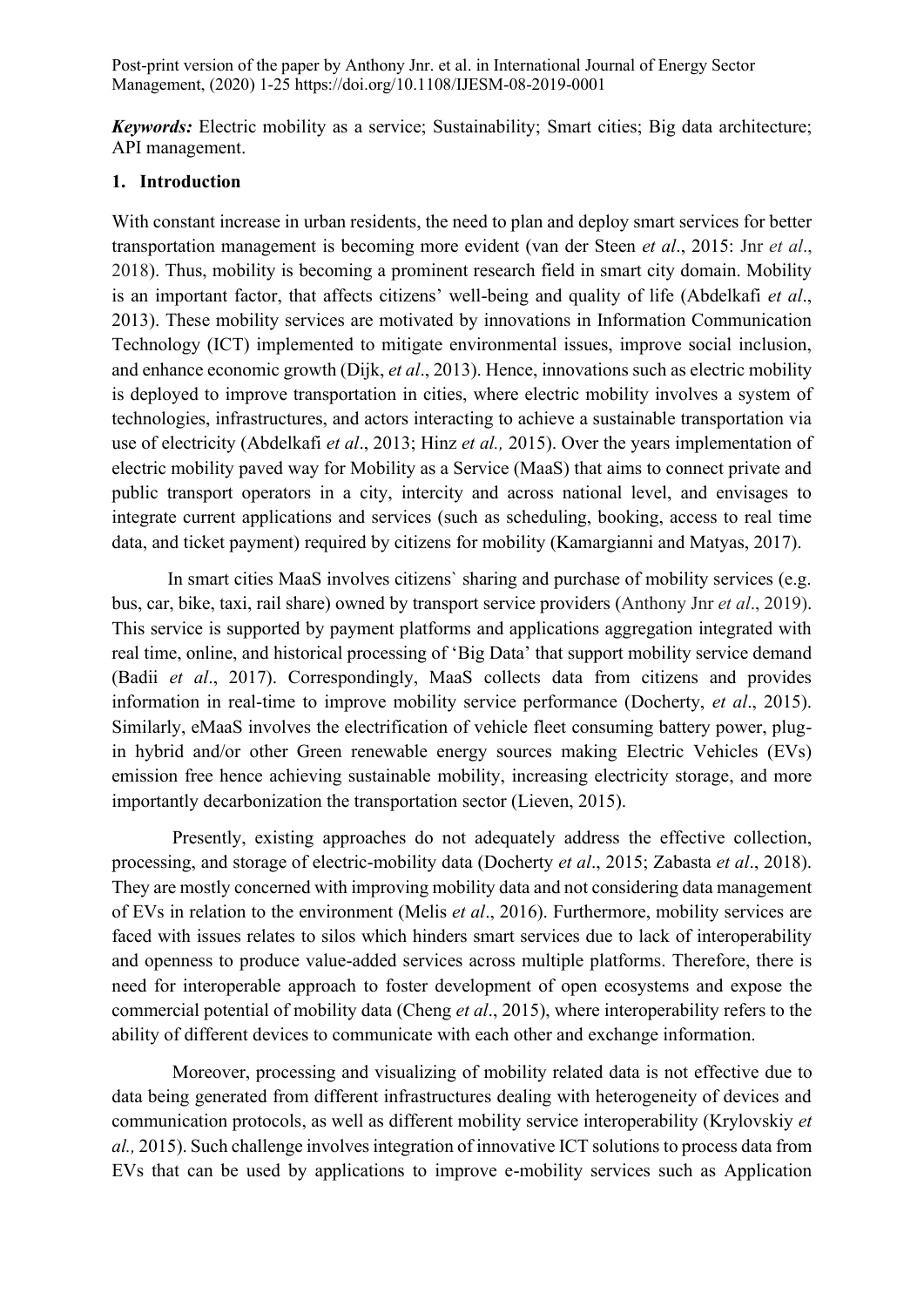Programming Interface (API) capable of facilitating interoperability and providing access to processed and stored data required to provide appropriate information on mobility services in cities (Kamargianni and Matyas, 2017). Thus, API serves as data adapters integrated for establishing connections to different mobility platforms, external databases, and real-time streaming data. In addition, researchers such as Sánchez *et al.* (2013) suggested developing architecture to address requirements for the actualization of smart services. The authors mentioned that architecture supports the deployment of applications that access heterogeneous data produced from different sources in an open and standardized approach. Accordingly, this study aims to address the following research question:

• How to facilitate the acquisition, processing, analysis, retaining, and provisioning of mobility relevant data originating from several sources, such as position of EVs, routing, EV usage, charging stations, EV parking stations, battery charge condition of EVs, and public transport data.

In this regard, this study adds to the body of knowledge by proposing a multi-tier architecture that deploys APIs to offers an approach for processing and provisioning of mobility relevant data originating from several sources, such as position of EVs, routing, EV usage, charging stations, EV parking stations, battery charge condition of EVs, and public transport data, etc. This paper provides practical evidence for energy sector management that can be utilized by mobility service providers and city administrators when deploying big data driven mobility service platforms in smart cities. Also, the proposed architecture offers a scalable, flexible processing of real time, online, and historical mobility data as suggested by Cheng *et al*. (2015). The rest of the paper is organized as follow. Section 2 elaborates on literature review. Section 3 is the proposed architecture. The research methodology is presented in section 4. The findings are given in section 5. Discussion and implications are presented in section 6. Finally, the conclusion of the paper is outlined in section 7.

#### **2. Literature Review**

This section provides a review on background of electric mobility as a service, big data for eMaaS in smart cities, API for eMaaS in smart cities, related works, and theoretical background.

#### **2.1. Background of Electric Mobility as a Service**

The debate on sustainability and global warming is of importance in European countries and across the world and transportation sector is challenged with reducing CO2 emissions(Anthony *et al*., 2019). This is because traditional combustion engine vehicles contribute to pollution of air quality, whereas EVs are characterized as being lowly polluting, energy efficient, and noiseless (Brandt *et al.,* 2012). Hence, transition towards electric mobility is believed to enhance energy security, create trade balance by lessening oil import as well as facilitating the consumption of renewable energy by utilizing batteries of EVs as energy storages (Mäkelä and Pirhonen, 2011; Spickermann *et al*., 2014).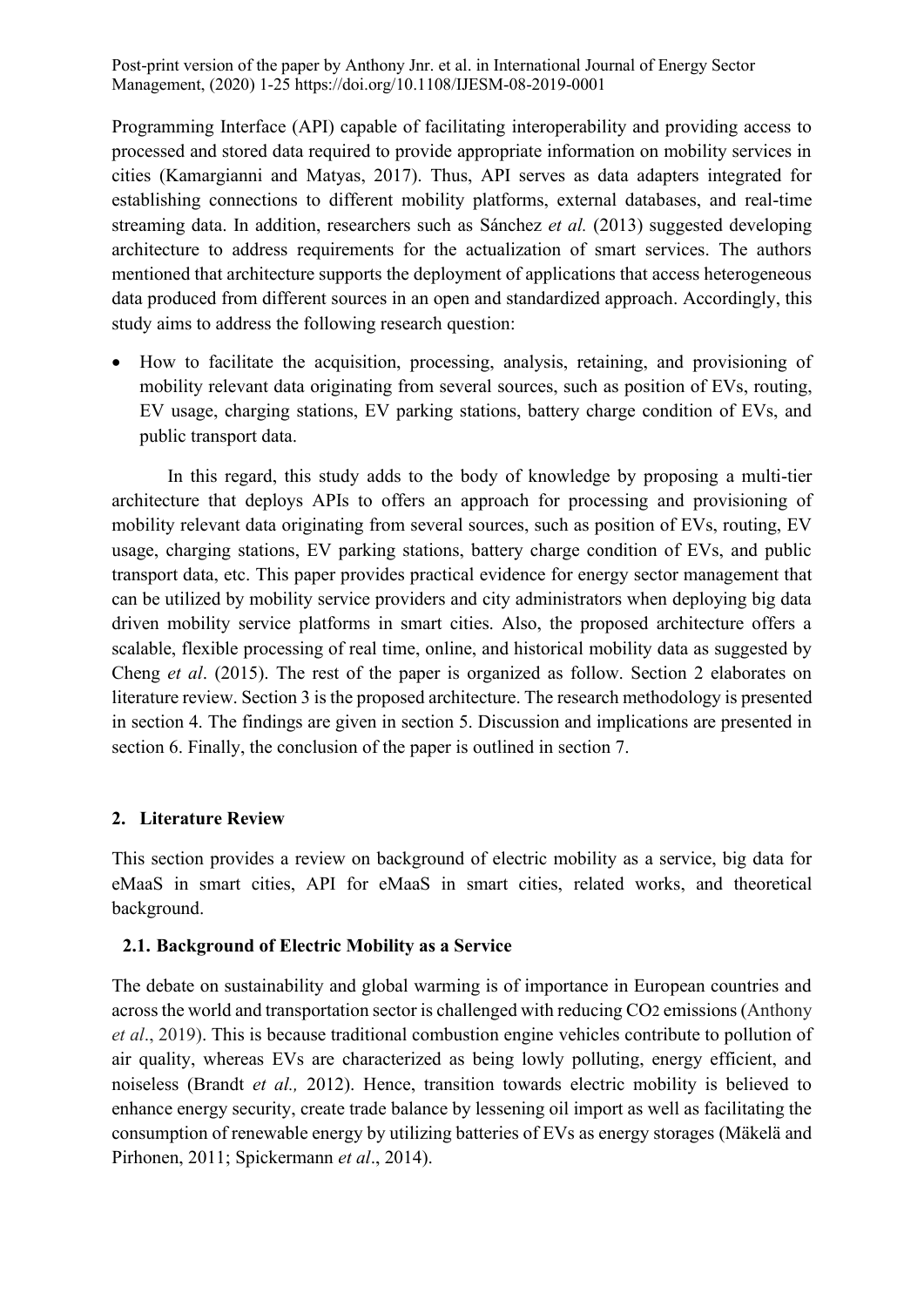During the last decades research and development related to eMaaS have been extensively discussed in areas linked to optimization, interconnectivity, and integration of smart and seamless transport services for sustainability (Dijk *et al*., 2013). Presently, there are studies published that explored mobility services related to vehicle-sharing and on-demand transport solutions which are not integrated with public transport system and as such operate in silo (Cheng *et al*., 2015). The drive towards eMaaS envisions to enable an interconnected and co-operative transport eco-system that provides citizens with comfortable mobility service. Accordingly, the eMaaS eco-system consists of several actors, technologies, and infrastructures as seen in Figure 1.



Figure 1. eMaaS components adapted from Abdelkafi *et al.* (2013)

The actors, technologies, and infrastructures in Figure 1 comprises of transport operators or mobility service providers, data providers for routing, platform and technology providers or technical backend providers, ICT infrastructure, insurance companies, regulatory bodies, research and universities institutions (Abdelkafi *et al*., 2013). Similarly, eMaaS utilizes different types of data which includes public data (routes, quality of roads, schedules, etc.), business data (ticket information, charging stations, fees, etc.), and private data (profiles, targets preferences, etc.) for EV reservation and availability, management of citizens data, and other related mobility data in creating value-added services as seen in Figure 2.



Figure 2. Overview of eMaaS adapted from (Tcholtchev *et al.,* 2014)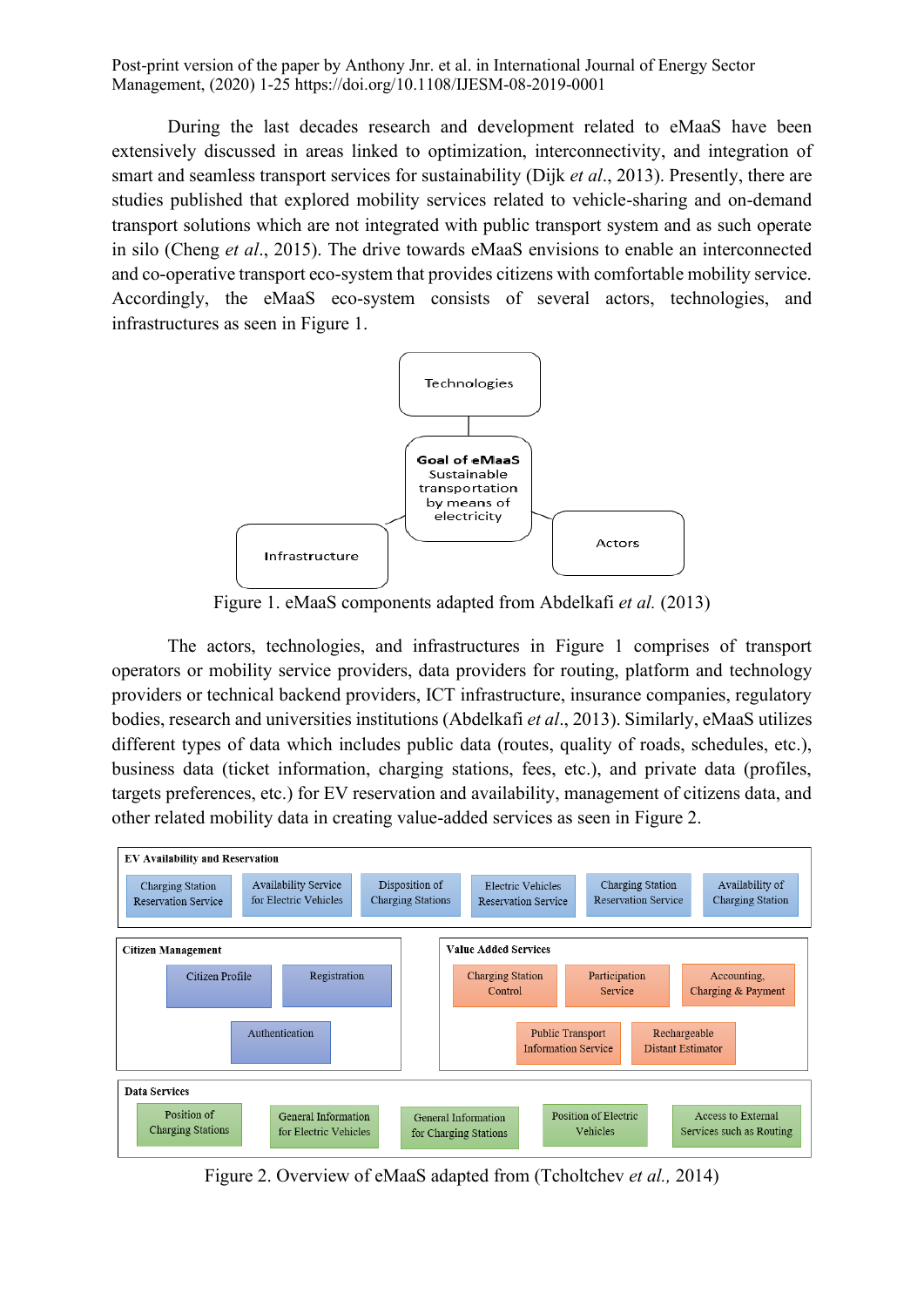Furthermore, eMaaS has the potential to reduce dependence on private vehicles and provide seamless mobility as it allows the collaboration and integration across transport operators, by providing seamless transport services to citizens via a single application (Benevolo *et al*., 2014; Ahuja and Khosla, 2019). eMaaS provide data for citizens to have open access to reliable, easy, viable, flexible, and seamless transit from one destination to another within urban and intercity trips (Tcholtchev *et al.,* 2014).

### **2.2. Big Data for eMaaS in Smart Cities**

Presently, huge volume of data is collected from eMaaS characterized with variety and high velocity which forms "Big Data". In mobility sector these generated data sets are large enough, usually dynamic, unstructured, in different varieties, thus difficult for traditional database infrastructures to store, manage, and process such data (Badii *et al.,* 2017). This result to the increasing need for efficient and practical big data analytics tools to process the data by converting, analyzing, and utilizing the data towards realizing beneficial information to improve mobility services (Al-Jaroodi and Mohamed, 2018; Borozan *et al*., 2018). Similarly, data from transport companies, public administrations and municipalities can be coarsely gathered as open data which are data which that can be utilized freely by anyone (Badii *et al.,* 2017).

The collected data comprises of historical, real time, and online data (Barbosa *et al.,* 2016). Where, historical includes data with low degree of concurrency and in file formats such as Comma-separated values (CSV), Text File format (TXT), JavaScript Object Notation (JSON), Extensible Markup Language (XML) (Ramachandran *et al.,* 2018). Real-time and online includes scheduled data which entails periodic readings from pervasive systems such as from eMaaS application data with high degree of concurrency and velocity representing and streaming data from the web (posts, blog, tweets, etc.) or from EV meters, smart sensor, and other smartphones, weather stations, geolocation enabled devices, etc. (Costa and Santos, 2016; Witt *et al.*, 2018). Therefore, big data techniques can boost the dynamic of eMaaS by exploiting and extracting valuable information from transport data from different sources that may provide long-term sustainability for the creation or optimization of electric mobility (emobility) services.

### **2.3. API for eMaaS in Smart Cities**

Application Programming Interface (API) are developed software programs that facilitates communication between systems (Borgogno and Colangelo, 2019). APIs provides access and links to specific datasets, databases, and web getaways and are currently utilized by enterprises such as Google, Microsoft and Apple in creating data sharing platforms. The aggregation of mobility related data collected from several domains is not feasible without a common approach, since data are generated by different enterprises related to eMaaS in different formats and different standards (Badii *et al.,* 2017). Thus, the datasets are mostly not interoperable since each data has been produced by different systems, people, and time, etc. Moreover, each data has different ownership license where they can be open, commercial or private (Choi *et*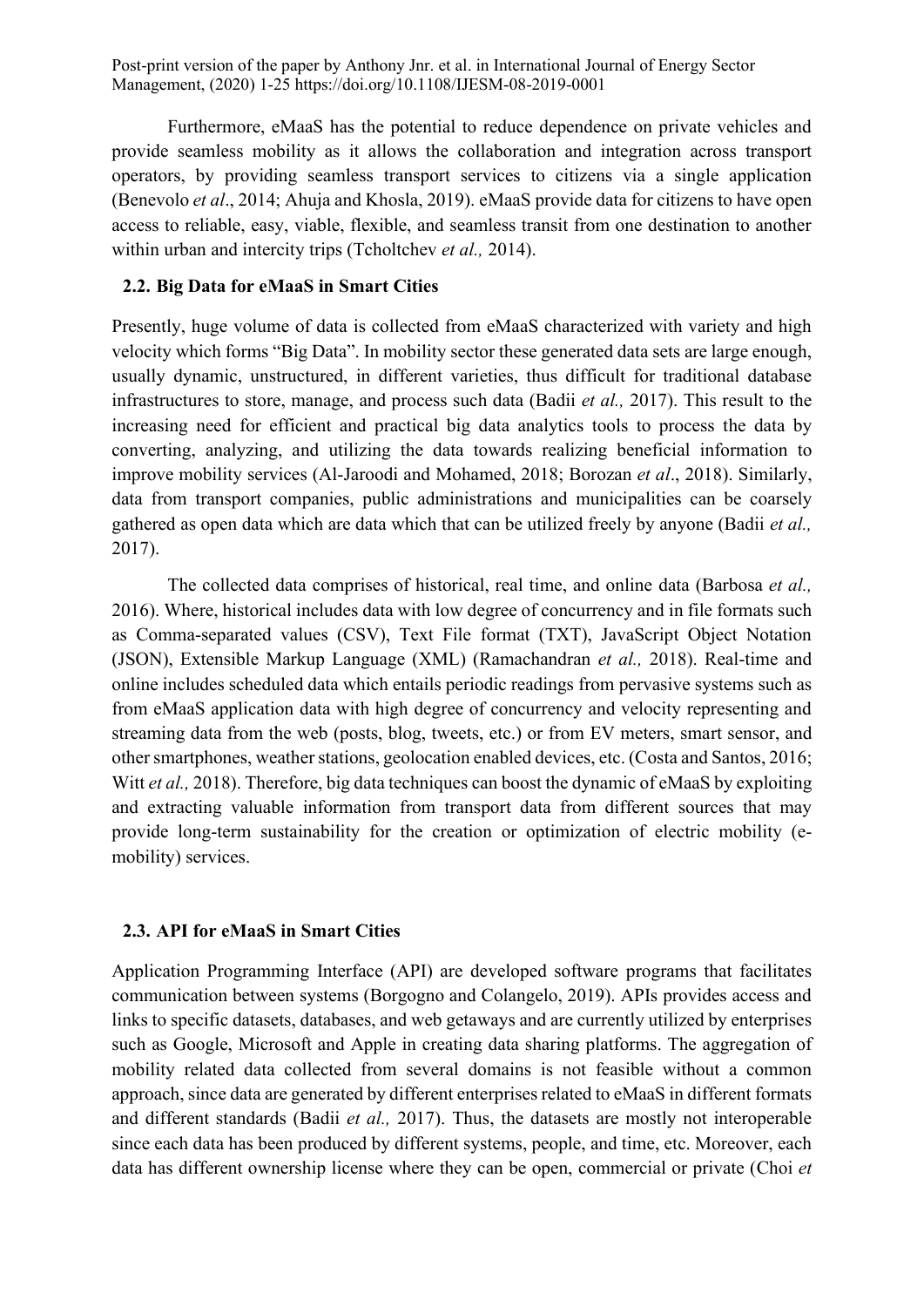*al*., 2013). Therefore, aggregated mobility data both open and private can be exploited via APIs for enabling e-mobility solutions in delivering value added services to citizens such as identification of available EV services, locations, providing recommendation on routes (Badii *et al*., 2017).

Thus, APIs in smart city allow eMaaS to develop and offers opportunities to transport service providers to take advantage of emerging trends and convergence of e-mobility and big data. APIs are different from traditional web services since they emphases on simplicity in providing the needs of modern applications leveraging on internet technologies (for example, Hypertext Transfer Protocol (HTTP), Representational State Transfer (REST), and JSON) for scalability in breaking the barriers of locked data silos (Holley *et al*., 2014). Moreover, APIs create technical gateways for achieving a data-driven economy and have been acknowledged as a key enabler of interoperability of services in smart cities (Badii *et al*., 2017). In eMaaS scenario API aids citizens to publish and/or subscribe to e-mobility related services (Choi *et al*., 2013). API provide free access to mobility data to offer services to citizens and businesses in creating open ecosystem of mobility data sources, mobility data providers, and mobility application and/or service developers in making transport predictions, detecting anomalies in EV fleets for early warning and for producing recommendations to eMaaS operators (Tcholtchev *et al*., 2014). Furthermore, APIs are means to extending eMaaS capabilities to citizens, stakeholders, etc. to facilitate the usage and exploiting of collected fragmented, unstructured, and heterogeneous data to improve e-mobility services via open interfaces, deployed on Internet standards such as JSON and XML for data exchange (Holley *et al*., 2014).

#### **2.4. Related Works**

Currently, there are a few studies that explored API and big data application for eMaaS in smart cities, but they focused exclusively on improving mobility services. Among these studies Ruohomaa and Salminen (2019) conducted research on MaaS in smart cities and proposed a new method for smart mobility. The authors focused on investigating the possibilities and issues related to electric city bike services and how produced data could be employed to improve mobility services as innovation. An electric bicycle digital ecosystem was developed that comprise of inhabitants, bicycle supplier, universities, companies, and city planning as components. In addition, Badii *et al*. (2017) applied APIs to develop a knowledge based smart city architecture to provide wide range of data and process to support mobility services. The architecture mainly comprises of data streams, city operator, data/service operator, big data aggregation & processing, APIs, decision making tools, development tools, and city user tools. The proposed solution used static, real time, open, and private data to facilitate transport services with the aim of achieving sustainable mobility system.

Furthermore, Kamargianni and Matyas (2017) designed a business ecosystem for MaaS that depicts the actors involved in mobility service aimed at offering a holistic method for improving MaaS practice and further highlighted the areas to be researched towards improving materialization of mobility in smart cities. Also, Melis *et al.* (2016) designed a service-based architecture for smart mobility via crowdsensing. The researchers illustrated the application of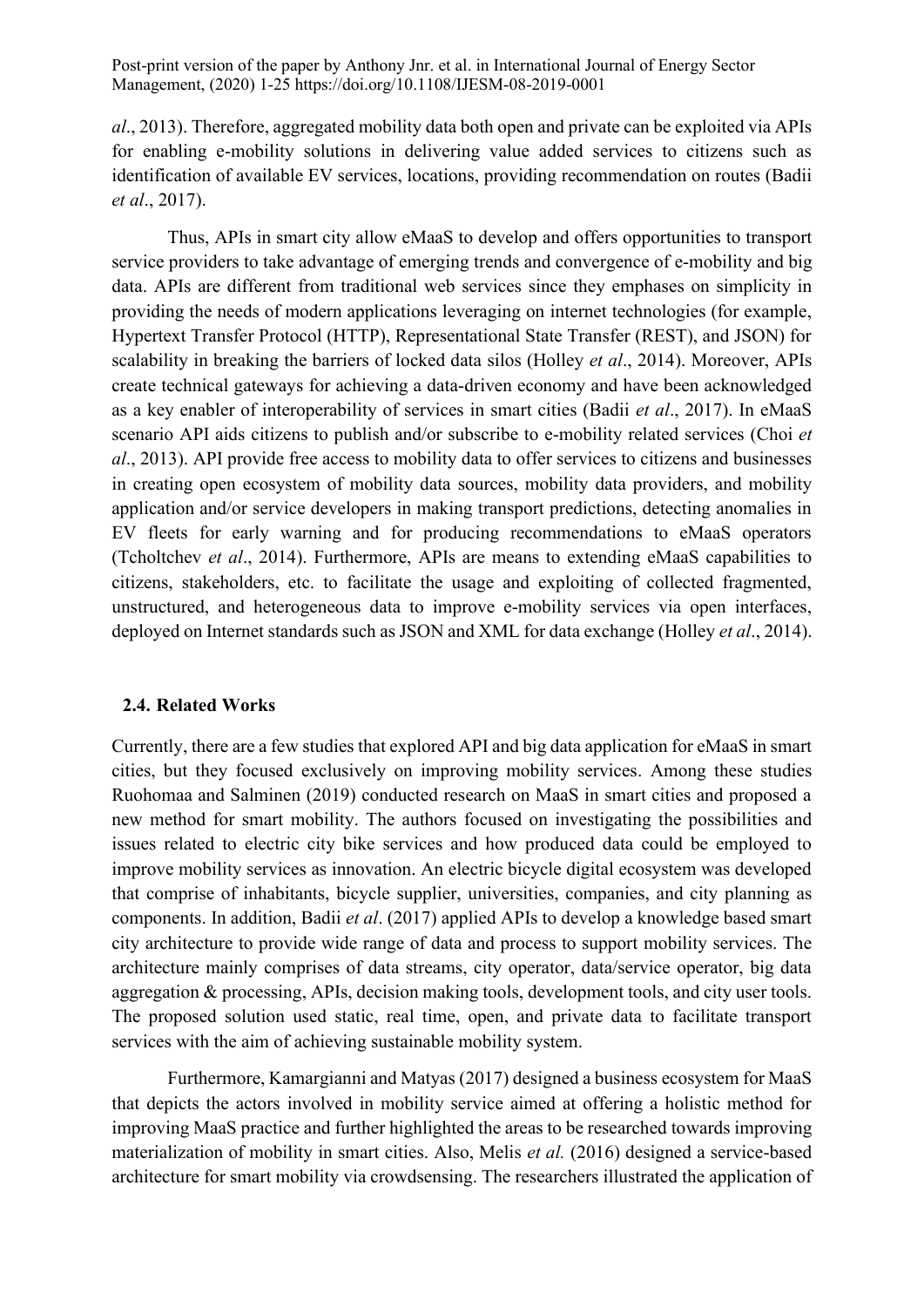microservice paradigm to deploy mobility services platform and developed applications as orchestration of available elements to leverage the prospect of data sharing between different system in a controlled environment. The architecture comprises of data management algorithms and access control policies, orchestration, and authentication, QoS, business intelligence, federation agreements. Besides, Kuehl *et al*. (2015) proposed a service-based business framework for e-mobility. The authors aimed to develop mobility services in achieving a complete ecosystem. Their study focused to foster the adoption of e-mobility mainly depends on the provision of complete service ecosystems to improve citizen's experience.

Another study by Tcholtchev *et al.* (2014) proposed a mobility data cloud and implemented a prototype to validate the approach. The researchers also presented a mobility data architecture that integrated APIs and REST services for acquisition, analysis, aggregation, and use of mobility data produced from sources such as EV charging stations, petrol stations, position of vehicles, battery condition of EV, etc. to support the collaborative shared use of mobility services. Additionally, Abdelkafi *et al.* (2013) developed an innovative business model for electric mobility based on a value-focused framework that comprises of value creation, value proposition, value capture, value delivery, and value communication to support the classification of mobility patterns useful for electric mobility. Similarly, Tcholtchev *et al.* (2012) examined the association of network providers and cloud services, towards handling open data for e-mobility services in smart cities. The authors designed an architecture for distributed data cloud and established how networks service is linked to electric mobility cloud services with the aim of providing an effective streaming of data.

Likewise, Mäkelä and Pirhonen (2011) developed a business model utilized as a tool to improve value creation of e-mobility as a compound private service system. The authors aimed to employ business approach towards understanding and defining complexity of developing emobility and value creation. Moreover, Beaume and Midler (2009) proposed an innovative design strategy for EVs to reinvent eco-mobility by presenting a theoretical framework to facilitate innovation management of mobility innovation. The framework comprises of innovative design theory, usage driven design, value driven strategies, and co-innovation partnerships.

Findings from the review of the studies indicates that several efforts have been put forward towards eMaaS, but most of the studies focus on improving business models for mobility services based on historical and real time data (Tcholtchev *et al*., 2014; Badii *et al.,* 2017). But issues related to addressing interoperability of data produced by different devices required for eMaaS has not been completely addressed in the literature. In eMaaS, interoperability plays an important role in providing data transfer and communication among EVs deployed on communication protocols. Besides, in resolving silos that prevents mobility services due to lack of openness and interoperability to produce new added value across several platforms. Evidently, interoperable approach is required to foster development of open data ecosystems, to unlock the commercial potential of big data (Kubler *et al*., 2017) in providing an approach to expose and access e-mobility data in a secure and efficient way (Schleicher *et al*., 2017). Accordingly, API can be deployed as data adapters which can be used for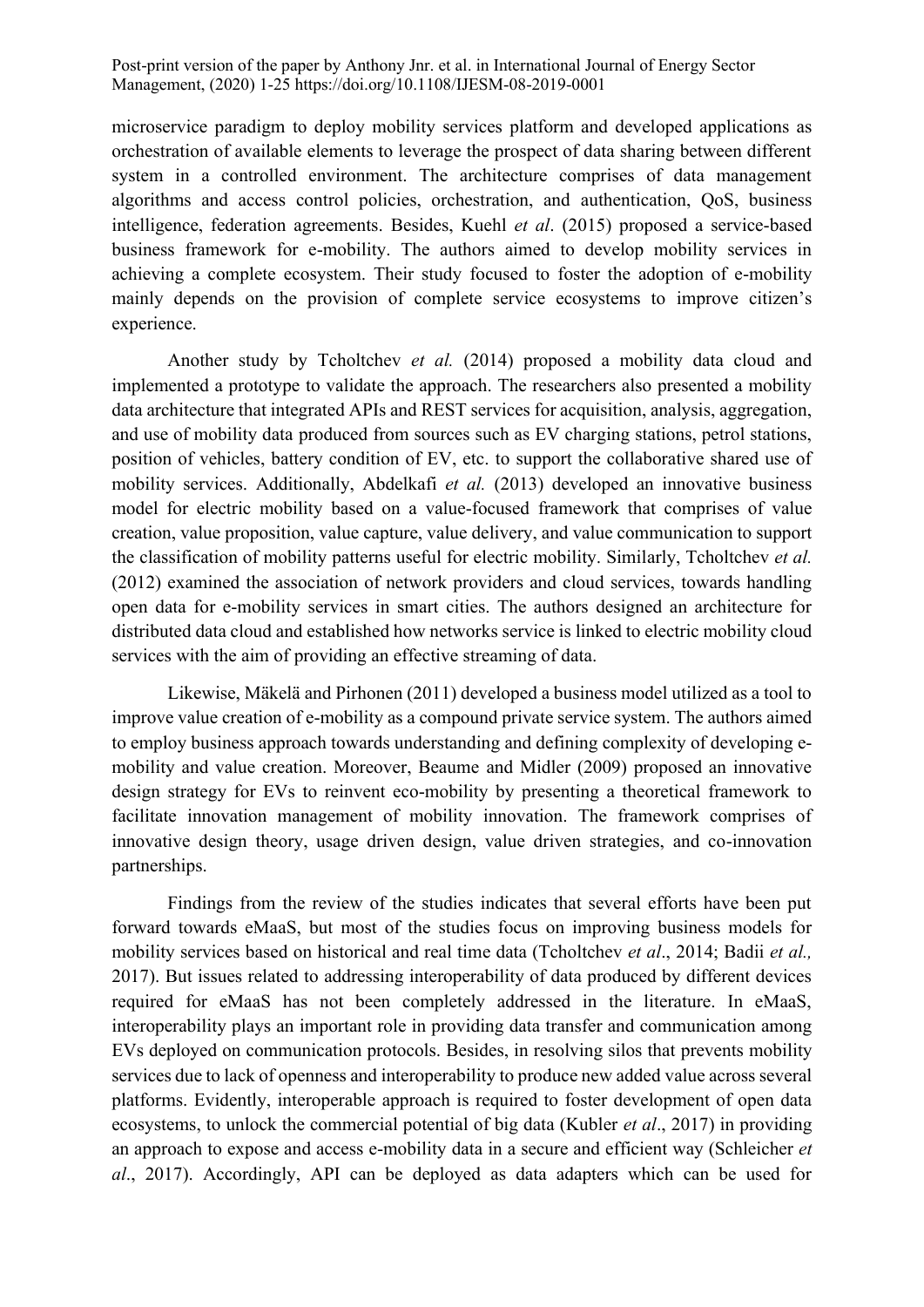establishing connections to CSV, external databases, files, spreadsheets, Global Positioning System (GPS) data, and real-time mobility data (Chaturvedi and Kolbe, 2018). Therefore, there is need for an architecture that integrates APIs that can deal with interoperability of data collected during eMaaS operation in smart cities.

### **2.5. Theoretical Background**

This sub-section provides an overview of theories that can be adopted in eMaaS domain. Based on the literature the socio-technical systems theory, actor network theory, and layer architecture of digital technology are reviewed to provide insight on how human and technical actors in electric mobility systems share information and coordinate their actions.

### **2.5.1. Socio-Technical Systems Theory**

The Socio-technical Systems (STS) theory was proposed from open systems theory and it referred to as a paradigm that consists of a design process, a conceptual scheme, a set of values about work, a methodology, contextual conditions such as inter-dependence with the environment (Manz and Stewart, 1997). STS is based on past tradition grounded on workplace, sociology, and psychology research. Also, STS is referred to as a comprehensive model of the dimensions of technical and social systems. It is based on the premises that a work unit or an organization is a combination of technical and social constituent in its environment. Hence, the technical and social elements must work together to achieve tasks, in producing physical and social outcomes. STS approach also connects with the work structure and its environment (Appelbaum, 1997; Baxter and Sommerville, 2011). It comprises of boundary management, which is a procedure of protecting the work system from external factors and enabling the exchange of necessary information.

### **2.5.2. Actor Network Theory (ANT)**

Actor Network Theory (ANT) was established in the 1980s from research of Bruno Latour, John Law and Michel Callon in order to examine the relationship between human and nonhuman objects within a scenario (Alcadipani and Hassard, 2010). The ANT method was developed within the domain of sociological studies of science and technology, grounded on French semiotics and philosophy. ANT highlights the nature of theorizes and relations that they can be both material and semiotic. ANT is perceived as a socio-philosophical method that aims to investigate complex social settings by considering relational variables referred to as associations. Researchers (Whittle and Spicer, 2008; Seuwou *et al.,* 2017) maintained that in ANT the "social is not directly linked to the society rather it is aligned with types of connectors. Furthermore, ANT enables the description of a set of actors (referred to as the network) that determines, or influence an action, which supports the identification of correlations between and within actors in different or the same networks. It includes four main components (actor, links, network, and action) (Bruni and Teli, 2007).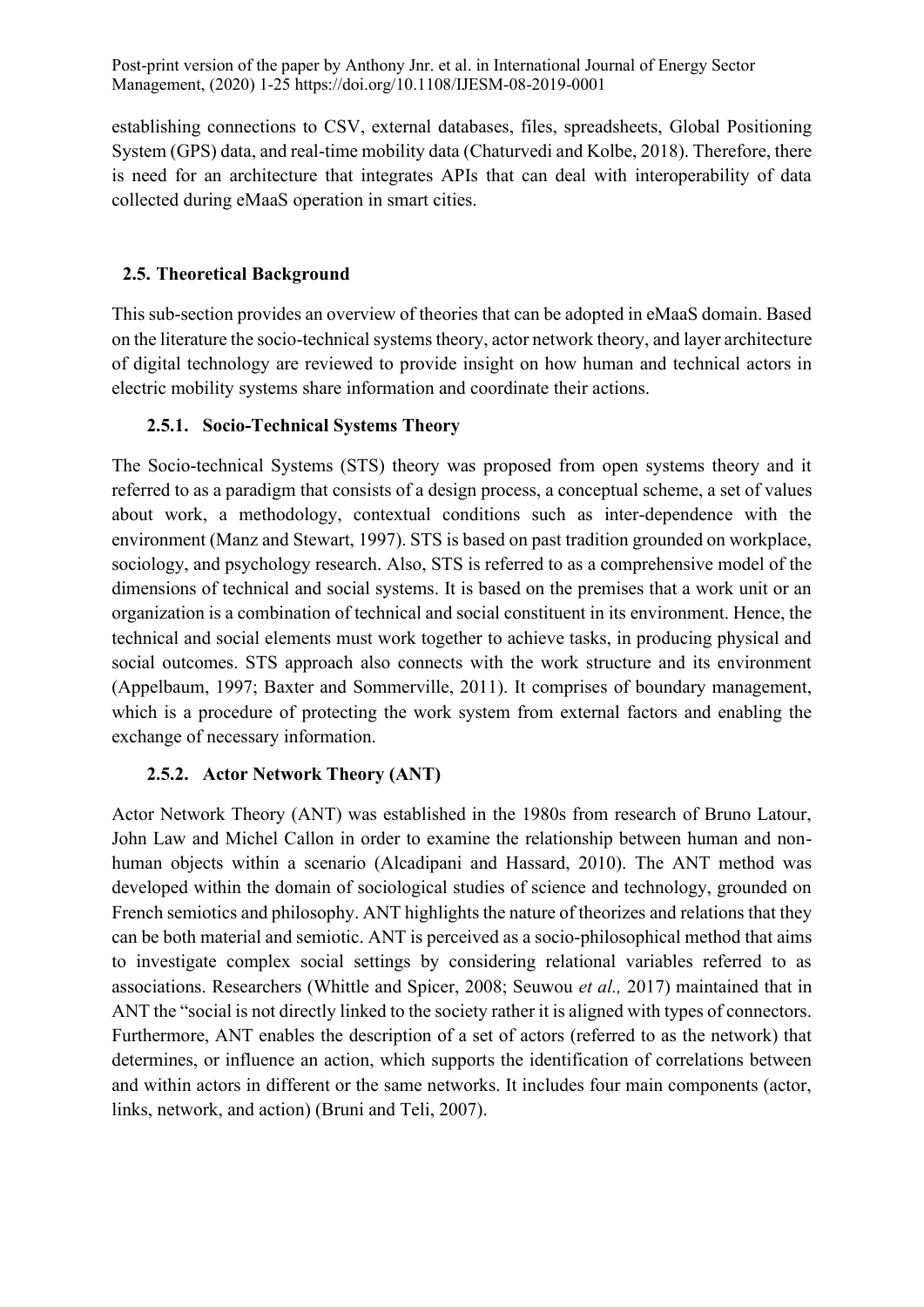### **2.5.3. The Layer Architecture of Digital Technology**

The layer architecture of digital technology was developed by Yoo *et al.* (2010) to pave way for layered architecture in providing connection between device and service and between contents and network of homogenous data. As showed in Figure 3, the layered architecture comprises of four layers (devices, networks, services, and content).



Figure 3. The layer architecture of digital technology adopted from (Yoo *et al.,* 2010)

Next, Figure 4 establish a clear link between socio-technical systems theory, actor network theory, and the layer architecture of digital technology in conceptualizing the multitier architecture.



Figure 4 Link establishment between prior theories and the proposed architecture

Figure 4 illustrates the conceptualization of the reviewed theories to develop the multitier architecture layers. Respectively, STS theory aims to propose systems that comprises of organizational, social, technical, and human factors required in deploying real world systems such as electric mobility in smart cities. STS theory intended to ensure that the organizational and technical areas of a system effectively works together (Majchrzak and Borys, 2001). Furthermore, it intends to better understand how human, organizational, and social factors influence the ways work is accomplished and how technical systems are utilized. This understanding can help contribute to design technical systems, business processes, and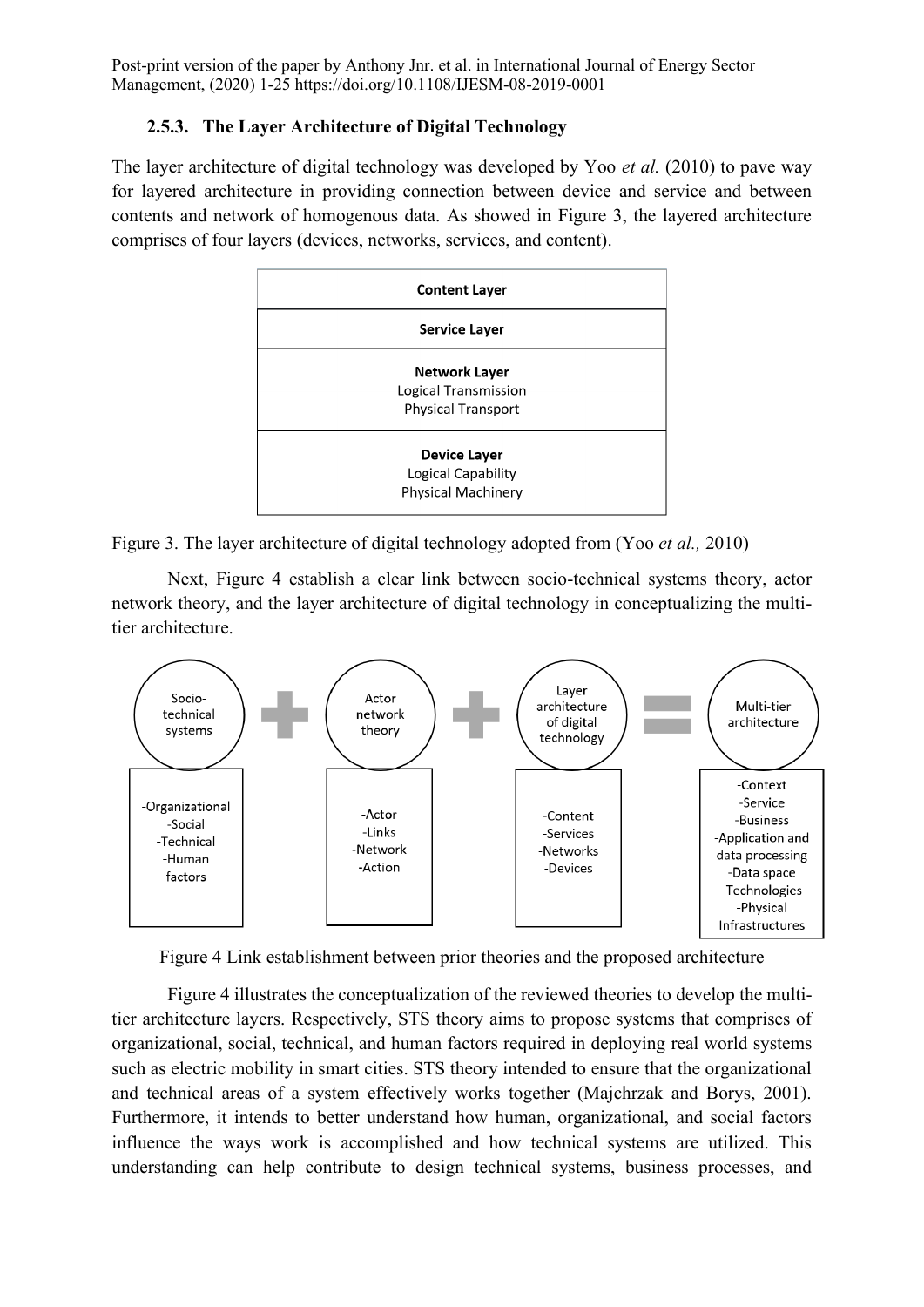organizational structures (Baxter and Sommerville, 2011). The underlying principle of STS is that systems such as e-mobility operations should be a process that considers both technical and social factors that influence the functionality and usage of EVs to improve transportation in municipalities. In relations to the e-mobility case STS theory aims to employ socio-technical approaches to design seamless mobility services that can reduce risks that mobility systems may face.

Additionally, for ANT the actor or the actant, is referred to as main object and rather involves the relationship of various factors, that integrates to form an actor-network (Alcadipani and Hassard, 2010). Thus, in relation to e-mobility in smart cities an actor may be an individual (citizen), a group (energy company), transport company, municipality administrator, an idea (electric mobility), a piece of software (mobility application used by citizens) to achieve seamless e-mobility, a material object (electric vehicle), etc. that acts towards something (achieving eMaaS). It may not certainly be the cause of an action but alternately may change and improve the state of activities by making a substantial difference (Seuwou *et al*., 2017). The second factor is the links or relationships which occur between the actors and may consist of information or resource exchange sent to subscribers (citizens) within the networks. The third factor network may be an idea, an individual, a physical object, a group, or inanimate object. It may also be a collaborative assembly of group or entities, or sequence of actions as well as a number of possible mediators. Lastly, the fourth element is the action itself which relates to activity or considering what needs or wants of the actors either human or non-human (Whittle and Spicer, 2008).

In the layer architecture of digital technology (see Figure 3), device layer comprises of a logical capability layer (operating system) and physical machinery layer (computer hardware). The logical capability layer mostly provides control and management of physical devices and connects physical systems to other layers (Yoo *et al.,* 2010). Likewise, the network layer comprises of a logical transmission layer (network standards such as TCP (Transmission Control Protocol)/Internet Protocol (IP) or peer-to-peer protocols) and a physical transport layer (radio spectrum, physical cables, transmitters, etc.). Next, is the service layer which involves applications that directly support citizens and stakeholders to create, update, retain, and use content (Yoo *et al.,* 2010). Lastly, the contents layer comprises of data sources such as texts, images, sounds, and videos that are saved and shared. The contents layer also offers directory information and metadata regarding the data origin, content, copyright, ownership, etc. The proposed four layers characterize different design hierarchies, and each layer relies on the other layer to function based on a set of standards and protocols employed to deploy emobility services (Yoo *et al.,* 2010).

Furthermore, socio-technical systems and actor network theory can provide theoretical background of actors and process involved to achieve e-mobility operations. Conversely, the layer architecture of digital technology explored the need for content, service, network, and device layers to support the deployment of digital services such as eMaaS. However, sociotechnical systems and actor network theory did not explored the role of data types. Also, the layer architecture of digital technology did not address interoperability of data via a middleware. Although, the architecture proposed by Yoo *et al.* (2010) is concerned about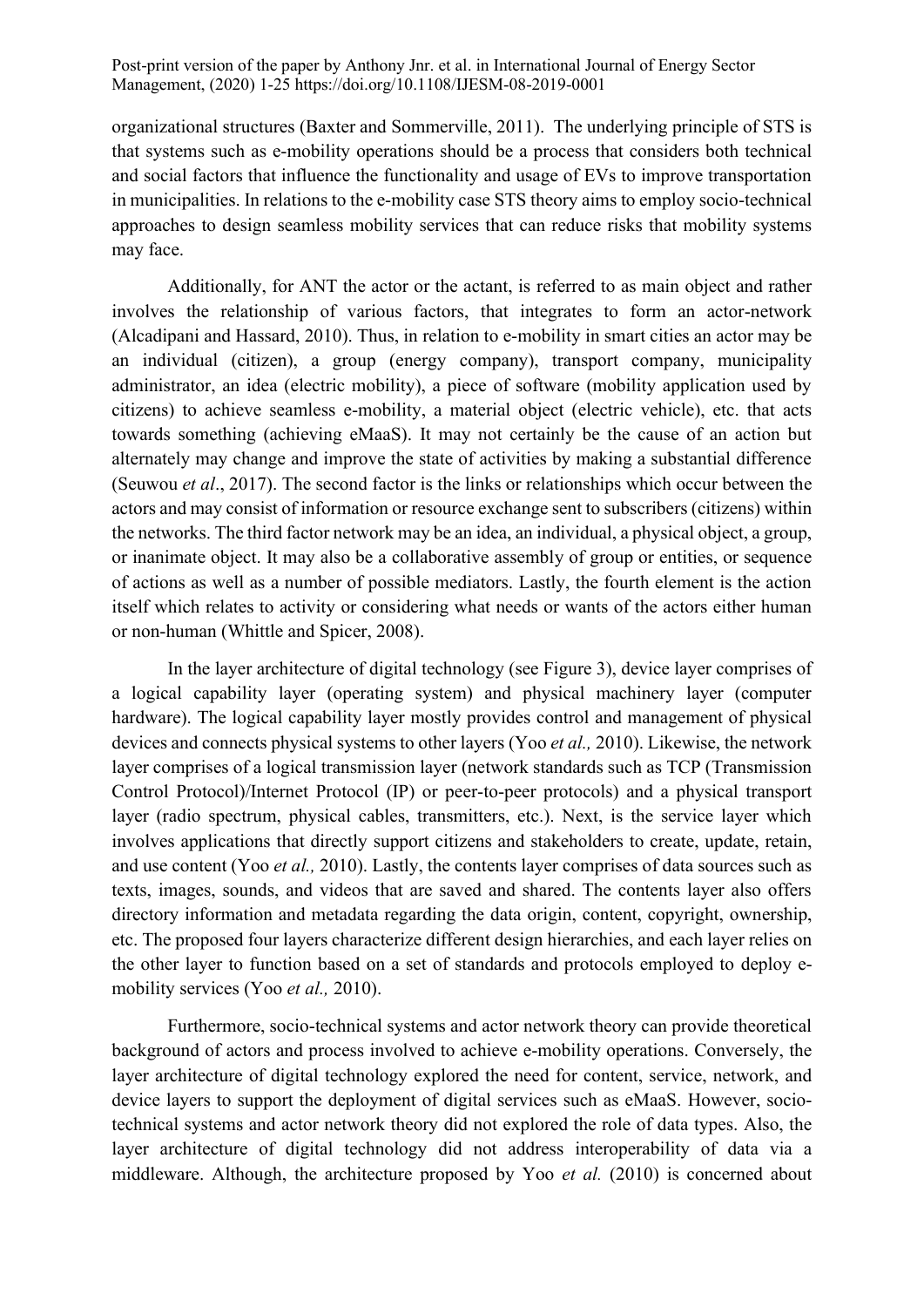history and online data as seen in the content layer. The integration of history, real-time, online data produced utilized to facilitate services such as e-mobility was not explored. Thus, there is need to propose the architecture that considers both history, online data as well as real-time data as well as interoperability of big data.

### **3. Design and Development (Proposed Architecture)**

This section presents the proposed multi-tier architecture based on previous theories (see section 2.5) incorporated based on the first to third steps of design science methodology (see Figure 6) for artefact development to facilitate processing, analyzing and storage of collected data related to eMaaS within smart cities. The architecture integrates APIs to enable interoperability between different infrastructures required for eMaaS and aids multiple partners to exchange and share data for making decision regarding e-mobility services. Accordingly, Figure 5 depicts the proposed multi-tier architecture which comprises of seven layers.



Figure 5. Proposed multi-tier architecture

Figure 5 presents the proposed multi-tier architecture (to accomplish the third phase of design science methodology (design and development)), which comprises of context, service, business, application, data space, technology, and physical infrastructures layers. Thus, each of the layers are discussed below;

### **3.1. Context Layer**

The context layer is concerned with the main feature or capability to be provided which in the context of the study is eMaaS to citizens (Abu-Matar and Davies, 2017). Moreover, the context layer captures the needs and requirements of all stakeholders involved in eMaaS. It also involves the main target to be attained which is the increase of eMaaS operations to reduce pollution and ease of transportation of citizens. Hence, this layer depends on all other layers in the architecture to be actionable.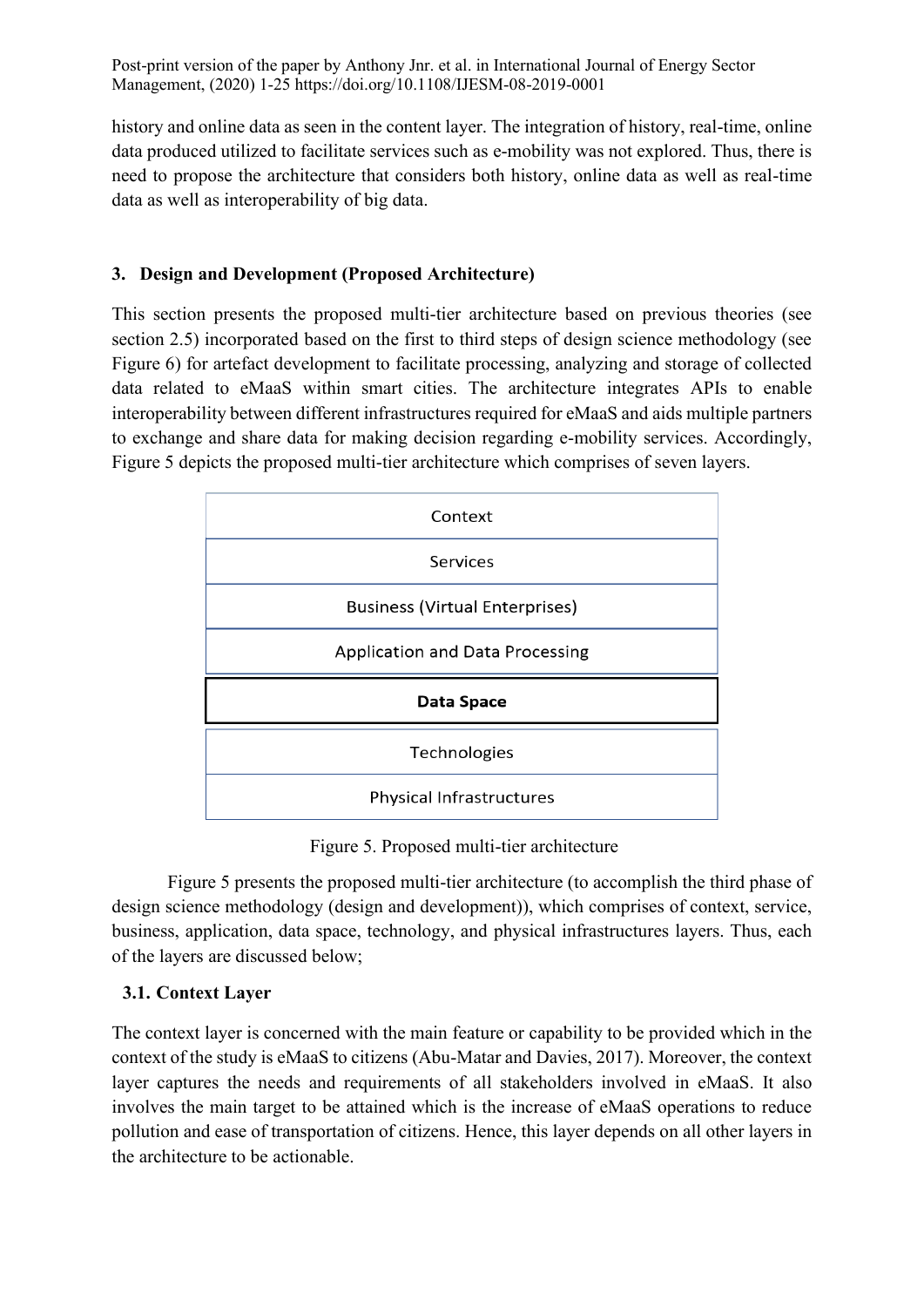## **3.2. Service Layer**

Services layer refers to operations required to accomplish eMaaS business processes (Barbosa *et al*., 2016). This layer involves all individual services that works together in ensuring that the mobility services are provided to citizens and stakeholders (Moreno *et al*., 2016). The service layer is an important layer in the architecture because it provides a communication module between municipalities, transport companies, and other partner that offers e-mobility related services (Abdelkafi *et al*., 2013). In addition, service layer aids trusted third party mobility data providers such as routing location, weather service providers, etc. to add new services or update existing services to create a mobility value-chain of services to citizens and stakeholders (Tcholtchev *et al*., 2014).

## **3.3. Business Layer**

This layer entails enterprises that collaborates virtually to create eMaaS to citizens in smart cities. Thus, business layer involves businesses' strategies employed by each enterprise to meet their goals as relates to sustainable transportation (Ruohomaa and Salminen, 2016). This is achieved when the virtual enterprises align their business approach with IT thus creating a medium for IT to facilitate mobility operations from a managerial perspective by modelling the collaboration of each enterprise across boundaries (Bokolo and Petersen, 2019). Hence, this layer provides the governance and operational capabilities needed to deploy eMaaS in smart cities (Mäkelä and Pirhonen, 2011).

# **3.4. Application and Data Processing Layer**

The application and data processing involve the software programs and APIs employed to provide eMaaS solutions to citizens. Thus, this layer integrates APIs to process, provide, and manage mobility related data from various sources to ensure that transport services are provided to citizens (Brundu *et al*., 2016). This is achieved by the deployed APIs integrated to address interoperability issues for managing mobility operation (Costa and Santos, 2016). Additionally, the application layer facilitates citizens to use trusted mobility software to request and get response via APIs that push and pull transport information to citizens (Bellini *et al*., 2018). Hence, this layer provides systems that exposing smart city mobility services to support the actualization of a sustainable transportation operations. Similarly, applications layer provides mobility information utilized by municipalities to make policies to manage transportation demand and improve flow of citizens in smart cities (Badii *et al*., 2017). Also, this layer utilizes data from data space layer to execute contextual analysis for decision-making. Furthermore, this layer facilitates developers to utilize existing APIs to implement new applications for e-mobility services in providing contextual transportation information to citizens via eMaaS applications (Melis *et al.,* 2016).

# **3.5. Data Space Layer**

This layer is the center of the architecture as it comprises of types and sources of data required to facilitate eMaaS operations in smart cities (Pradha *et al*., 2018). The data space layer describes how the mobility related data repository are organized and accessed (Otto *et al*.,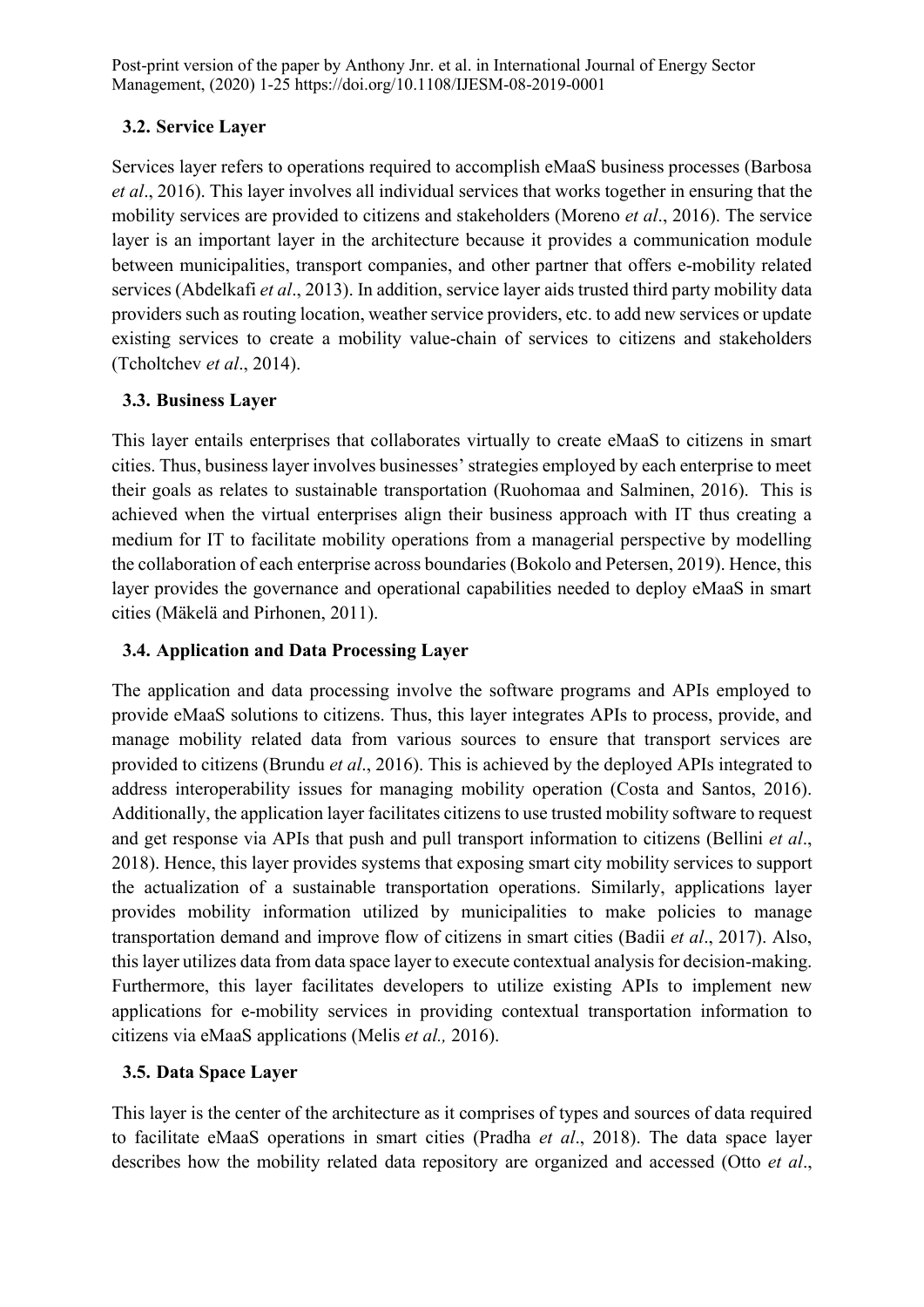2017), and specifies where meta-data, such as transport routing description information are stored and how they can be accessed (Ramachandran *et al.,* 2008). Besides, this layer deploys a variety of data manipulation, organization, and storage to maintain data continuum (Silva *et al.*, 2018). Moreover, data space layer comprises of relational and non-relational databases such as MySQL, Mongo, Maria, Couch database that creates an open data eco-system repository of historical, online and real time streaming data to support eMaaS operations that are accessed via APIs that offers opportunities for open web services via open and linked data from various sources (Tcholtchev *et al*., 2012). Furthermore, this layer provides access to historical mobility data in different format such as XML, CSV, and JSON that can be used to generate valuable insights to improve transport operations (Badii *et al*., 2017).

### **3.6. Technologies Layer**

This layer describes the software and hardware infrastructure that supports the deployment of eMaaS operations in smart cities (Tcholtchev *et al*., 2014). The technology layer comprises of the essential computing, telecommunications networks, and physical hardware (Melis *et al*., 2018). This layer provides technical elements that align the physical infrastructure and defines how the infrastructure related to the services, application and data processing, and how data layers are linked (Bellini *et al*., 2018). Additionally, this layer involves the management of hardware devices such as EV card readers, sensors, Radio-frequency Identification (RFID) chips, data processing tools, etc. utilized to efficiently process and analyze e-mobility related data generated from physical devices, by supporting the processing of plethora of heterogenous variety of data produced by EVs and other eMaaS applications (Barbosa *et al*., 2016). Furthermore, this layer provides mechanisms to proficiently process, transform and analyze large sets of streaming real-time data (Silva *et al*., 2018).

### **3.7. Physical Infrastructures Layer**

This layer includes the generation of real time mobility data from EVs, charging stations, buses, taxi, bikes and other physical devices related to transportation services in smart cities (Silva *et al.,* 2018). This layer produces massive real-time data collected in aggregate from physical sources that is transferred to the technology layer for big data processing, analysis, and storage (Al-Jaroodi and Mohamed, 2018). These produced data include unstructured or semi-structured data streams with high degree of velocity and variety that comprises of JSON, CSV, XML, TXT File format, etc. (Cheng *et al*., 2016). Furthermore, this layer employs communication protocols such as Bluetooth, Zigbee, Near Field Communication (NFC), Machine-to-machine (M2M), Zwave, Radio Frequency Identification (RFID) sensors, actuators, and global positioning system (GPS) terminals, wi-fi or Bluetooth that provide comparatively short-range communication coverage among EVs (Krylovskiy *et al*., 2015).

#### **4. Research Methodology**

This study adopts design science (DS) methodology by employing case study approach. Design science research is a problem solving paradigm that has its origins in engineering and sciences as a problem solving paradigm (Ilevbare *et al*., 2016). It aims to provide answers to design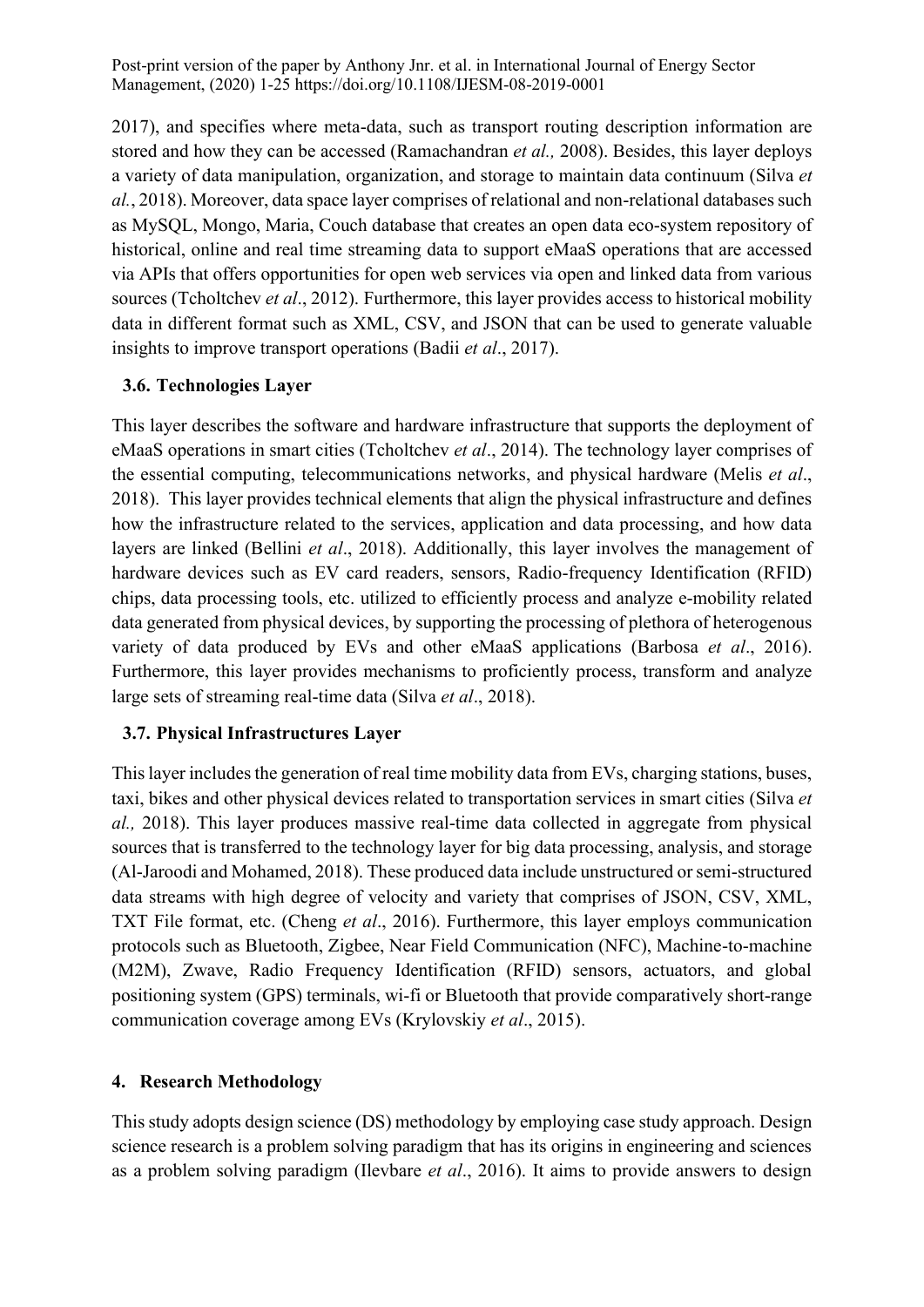problems by creating innovations that describe the technical capabilities, ideas, products, and practices through which the design, analysis, management, implementation, and use of



Figure 6 Design science research methodology adapted from Peffers *et al.* (2007)

Figure 6 depicts design science methodology each of the process are described below;

### **4.1. Problem Identification and Motivation**

This initial phase aims to specify and define the research problem to be addressed intended to show the importance of the current research. Respectively, where this study aims to address interoperability between different infrastructures required for eMaaS to facilitate exchange and sharing of data for making decision regarding e-mobility services.

#### **4.2. Defining the Objectives for a Solution**

The purpose of this second phase is to specify the objectives for the solution to be defined; which includes a definition of how the proposed multi-tier architecture can deploy APIs to resolve the problems presented in the previous phase. The required resources entail knowledge of problems state and current solutions as specified in section 3, where previous theories (sociotechnical systems theory, actor network theory, and the multi-layered model) are incorporated to conceptualize the proposed multi-tier architecture (see Figure 4).

#### **4.3. Design and Development**

This phase comprises the design and development of the proposed multi-tier architecture, describing how the architecture support the collection, processing, analytics, and usage of mobility data in providing eMaaS within smart cities. This phase is show in Figure 5 and specified from section 3.1 to 3.7.

#### **4.4. Demonstration and Evaluation**

The demonstration phase is combined with the evaluation phases in this current research as a single phase. Thus, in this phase, the proposed multi-tier architecture is presented to validated by means of case study by interview in order to assess the applicability of the architecture. The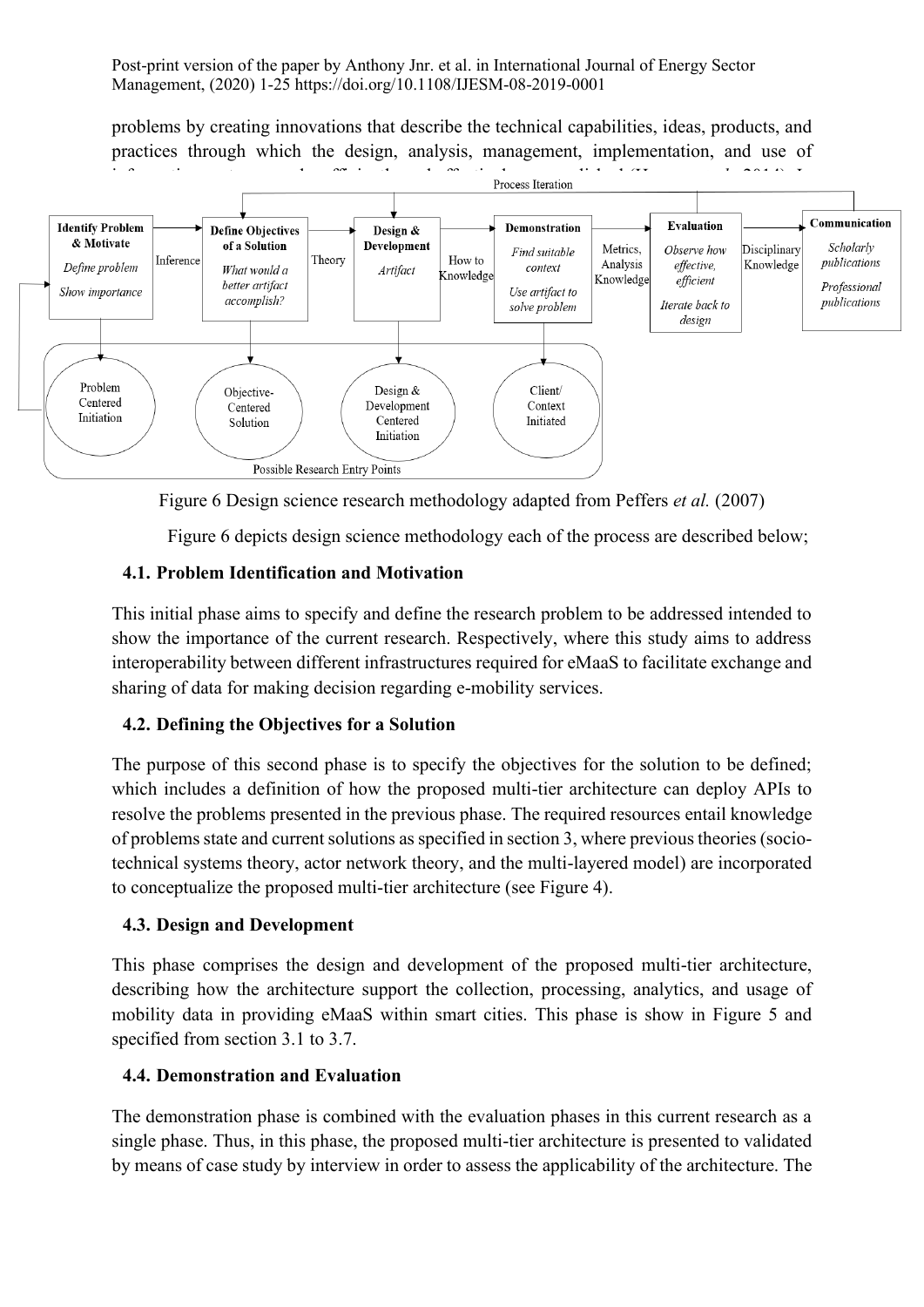evaluation phase is specified in section 4.6 and 4.7, where demonstration and findings from the evaluation is presented in section 5 of this paper.

### **4.5. Communication**

The final phase involves the reporting, documenting, and publishing of the case study findings from this current research to enable scalability and replications in other cities to improve current e-mobility services as seen in section 5. Besides, findings from the case study is to be published in a reputable scholarly journal (international journal of energy sector management).

Furthermore, since the architecture can either be practically replicated or demonstrated case study approach is employed as recommended by Yin (2004), where data was collected using interview from an infrastructure service provider in Norway to practically verify the proposed multi-tier architecture. Additionally, the evaluation (using case study) of the developed artifact (the proposed multi-tier architecture) provides feedback and evaluates how much the artifact resolves the problem, so that it is possible to enhance both the artifact and the method of designing it.

### **4.6. Case Study Protocol**

Case study protocol was employed to avoid bias and incorrect interpretation in the data collection. This research philosophy is interpretive, and confirmatory approach aimed at verifying the multi-tier architecture. Case study by interviews was used for data collection that comprises of semi-structured questions which focused on participants' knowledge on emobility operations Accordingly, the interview protocol is shown in Figure 7.



Figure 7 Interview procedure for this study

Figure 7 depicts the interview protocol employed for data collecting and analyses from the participants as suggested by Anthony Jr (2018) each phase was followed in this study.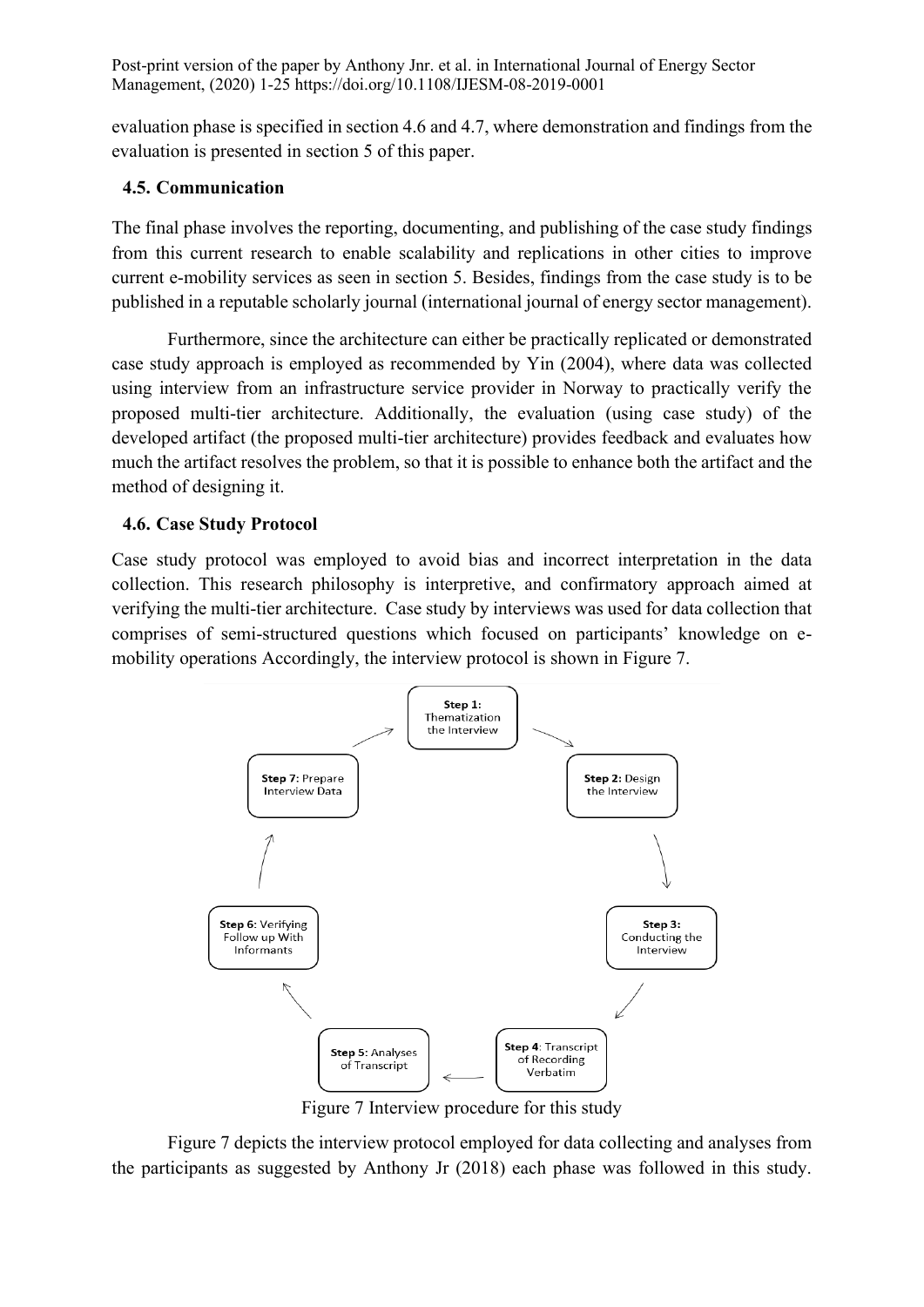Respectively, the first phase involves thematization of the interview by formulating the aim of the interview which is to verify the multi-tier architecture. Interview was employed to collect data as it aims to provide practical insight on informant's perception (Junior *et al*., 2018; Jnr *et al.*, 2019), on electric-mobility and big data in smart city and how the presented architecture can be employed to improve transport services in municipalities. Besides, data was collected from secondary sources (literature review, documents provided by the organization and data provided in the organizations websites) to provide more evidence on the current MaaS practice provided by the organization. Results from the secondary sources helps to compliment and provide data triangulation with the primary data from the interview.

The second phase entails choosing the interview type which can be semi-structured, open-ended, or closed ended interview. In this research semi-structured interview instrument was designed in formulating interview questions for the case study based on the specified architecture layers. The interview questions relate to the presented architecture (see Figure 5) were designed and iteratively refined by two interviewers (pre-tested) and was not pilot tested since the questions were more of practical questions and less of research questions. Additionally, step three involves carrying the interview sessions in the organization with the informants after getting permission and consent from each informant. Also, informants in the organization who currently implement mobility solutions for countries in Europe were contacted via their official email address. A letter which contains the overview and aim of the research accompanied with a covering letter was sent. A follow up email was sent out by the interviewer to confirm if the selected participants were interested in partaking in the interview session at the informants' convenience.

In step four the interview sessions were verbally recorded by manually writing down the response of the informants in relations to the multi-tier architecture for eMaaS operations. The interview sessions were carried out till saturation point was reached when no new data was gotten. Subsequently, step five entailed analyzing the interview response in relation to each layer of the architecture. Moreover, step 6 involved modelling each interview transcripts in the multi-tier architecture as seen in Figure 8 and 9. Also, in this phase a follow up emails were sent to a few informants to verify findings that has been modelled in the architecture. In Step 7 the modelled findings are discussed to provide answer to the research question to verify how to facilitate the acquisition, processing, analysis, retaining, and provisioning of mobility relevant data originating from several sources, such as position of EVs, routing, EV usage, charging stations, EV parking stations, battery charge condition of EVs, and public transport data (see Section 5.1.2 and 5.1.3).

#### **4.7. Case Study Procedure**

We employed a single-case study approach to get in-depth information about eMaaS in practice as it provides rich evidence and a clear description of theoretical models (Yin, 2013). Also, case study is well-suited to explore societal issues (Miles *et al.,* 1994) and help researchers to get a better understanding of how e-mobility services are deployed in real world scenarios (Yin, 2013). Data was collected through four in-depth, semi-structured interviews question related to the proposed multi-tier architecture to avoid biased responses with purposively selected experts chosen to provide data based on their experience in MaaS. Interviews was selected as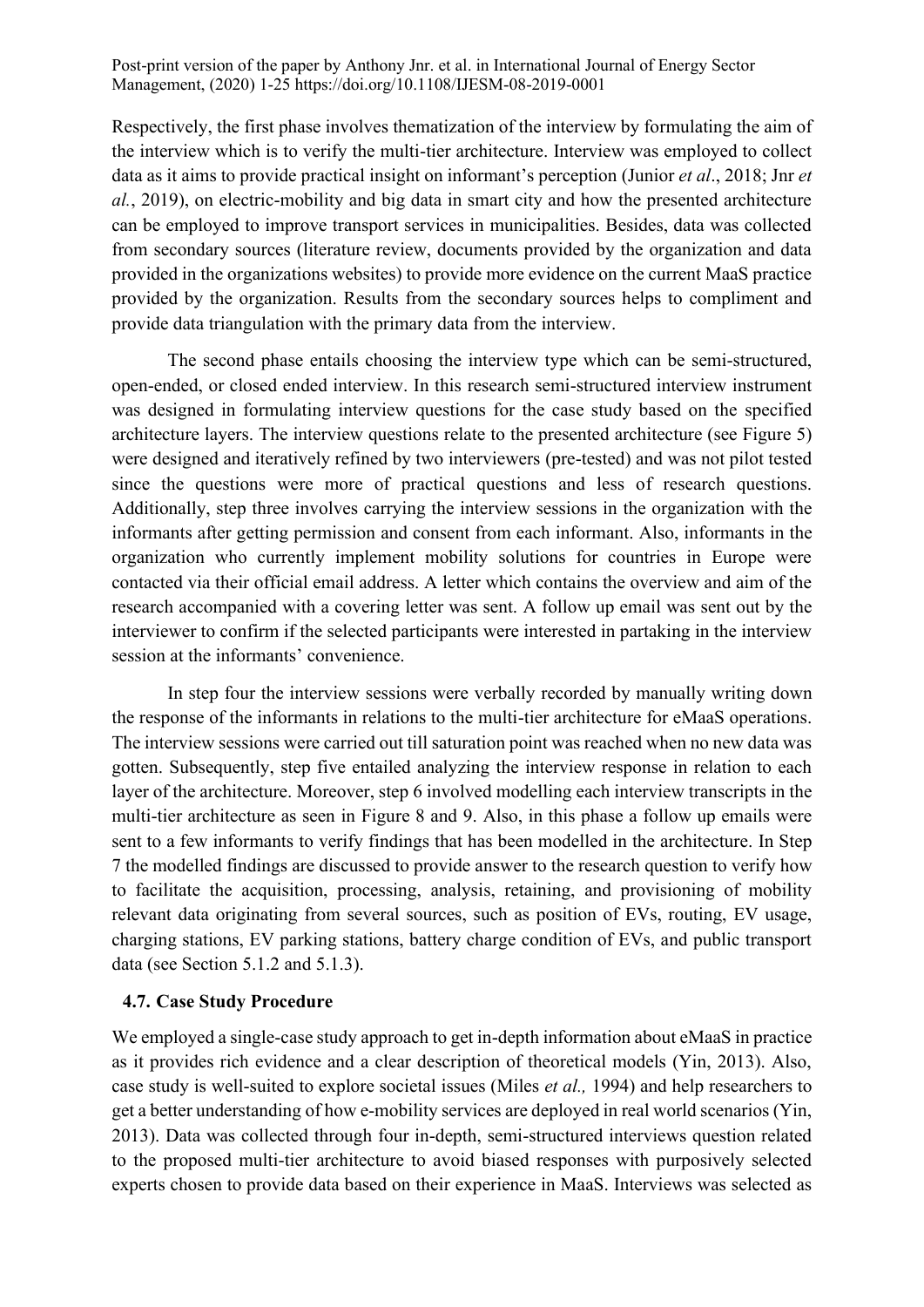the data collection instrument because it's highly efficient tool to carefully gather rich data that aids to identify both the technical aspects related to eMaaS implementation.

In conducting the case study data collection each informant is included for the data collection based on their experience in MaaS implementation in smart city. The informers who finally agreed and participated in the data collection session are showed in Table 1. The interview was conducted in English and face-to-face and was recorded manually by the interviewers. Data was collected from four experts from the company, where data was collected for an average of 2 hours in three different locations. The interview questions consist of seven main questions based on each layer of the architecture (see Figure 5).

|                |                  |                  | Table T OVERVIEW OF Barticleanity |                                              |
|----------------|------------------|------------------|-----------------------------------|----------------------------------------------|
| #              | <b>Positions</b> | <b>Education</b> | <b>Years of Experience</b>        | <b>Current Role for eMaaS</b>                |
|                | Chief            | M.Sc.            | >20                               | IT architect for energy transport solutions. |
|                | architect        |                  |                                   |                                              |
| 2              | System           | B.Sc.            | $<$ 5                             | testing, web socket,<br>Hardware<br>and      |
|                | Developer        |                  |                                   | interactive mobility application interface.  |
| 3              | System           | M.Sc.            | $6 - 10$                          | Front-end development of transport           |
|                | Architect        |                  |                                   | solutions.                                   |
| $\overline{4}$ | Mobile           | B.Sc.            | $<$ 5                             | Android mobile application<br>transport      |
|                | Developer        |                  |                                   | solutions development.                       |

Table 1 Overview of participants

Table 1 shows that data was collected from four informants as recommended by (Yin, 2013) who suggested that data should be collected from more than three informants in a single case study. The interview was performed face-to-face in a conversational style, opening with a discussion on the need for the proposed multi-tier architecture to support eMaaS in smart cities and then proceeded to the applicability of APIs and provision of mobility related data. Thus, the interview session was carried out by two researchers from the +CityxChange project (https://cityxchange.eu/) who presented the background of the architecture and discussed how each of the layers of the proposed multi-tier architecture can be applied to support eMaaS.

The participants were encouraged to comment and change freely everything concerning the multi-tier architecture during the discussion. After the interview session, one of the interviewers sketches a summary of the findings relating to the multi-tier architecture in relation to how e-mobility service is implemented in their current service. Subsequently, the interviewers sent a preliminary report to two of the interviewees in the company for commenting and follow up after which few iterations and corrections were made. The communication between the researcher and the interviewees about eMaaS was also strengthened with several email conversations to create synergy for the proposed multi-tier architecture (theory) and findings (practice) from the company regarding eMaaS. Therefore, response from the interview session was used to confirm the applicability of each layers of the proposed multi-tier architecture presented in Figure 5.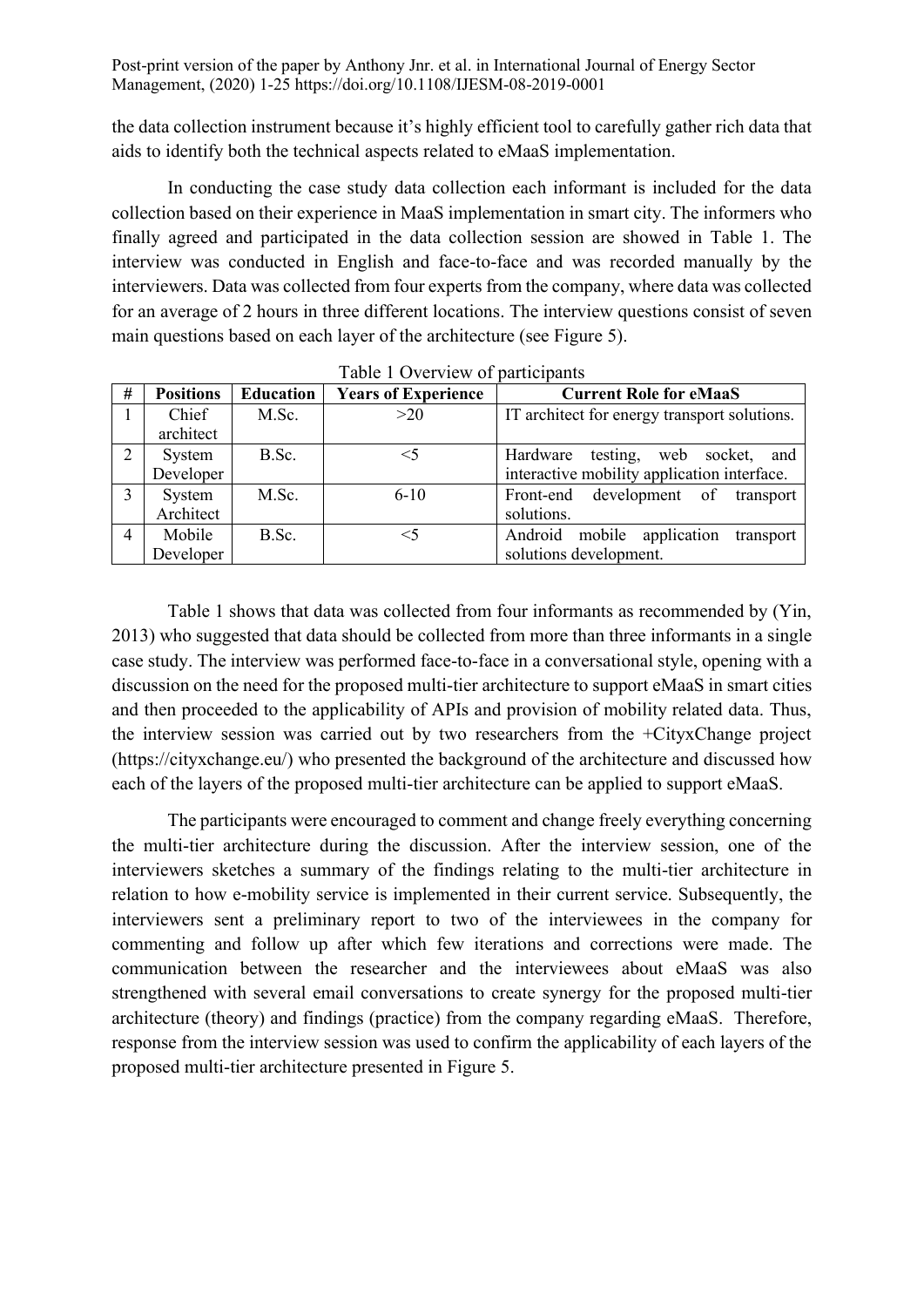### **5. Demonstration and Evaluation (Findings)**

This section presents the results of the case study representing the late phases of the designs science methodology to assess how the proposed multi-tier architecture performed in practice.

## **5.1. Overview of Case Study**

The maintain the anonymity of the company the name of the infrastructure service provider is referred to as "Case Study A". The company provides a range of smart city, energy, and mobility products and services, such as an infrastructure platform for managing distributed mobility service for public transport establishments such as bus operators. Case study A has more than 10 staffs with its head offices in Trondheim, Norway. For the past 19 years case study A have obtained practical experience with development, deployment, and maintenance of distributed solutions that creates value to their clients. The company deploys solution such as energy system and Machine-to-Machine (M2M) technologies to deliver innovative business and IT functionality to end users. Based on the company's in-dept experience in mobility, the organization was selected as a case study to verify the applicability of the proposed multi-tier architecture.

## **5.2. Evaluation of the Proposed Multi-tier Architecture Layers**

In reporting the findings, open coding schemes as suggested by Van de Wetering *et al.* (2018) was employed to analyze, organize and present the findings together with the outcomes of the literature to iteratively gain as much insight as possible to confirm the applicability of all layers discussed in Section 3. Therefore, Figure 8 and 9 d illustrates the application of the proposed multi-tier architecture in case study A current eMaaS and big data (history, real-time, online data) implementation.



Figure 8. Applicability of the proposed multi-tier architecture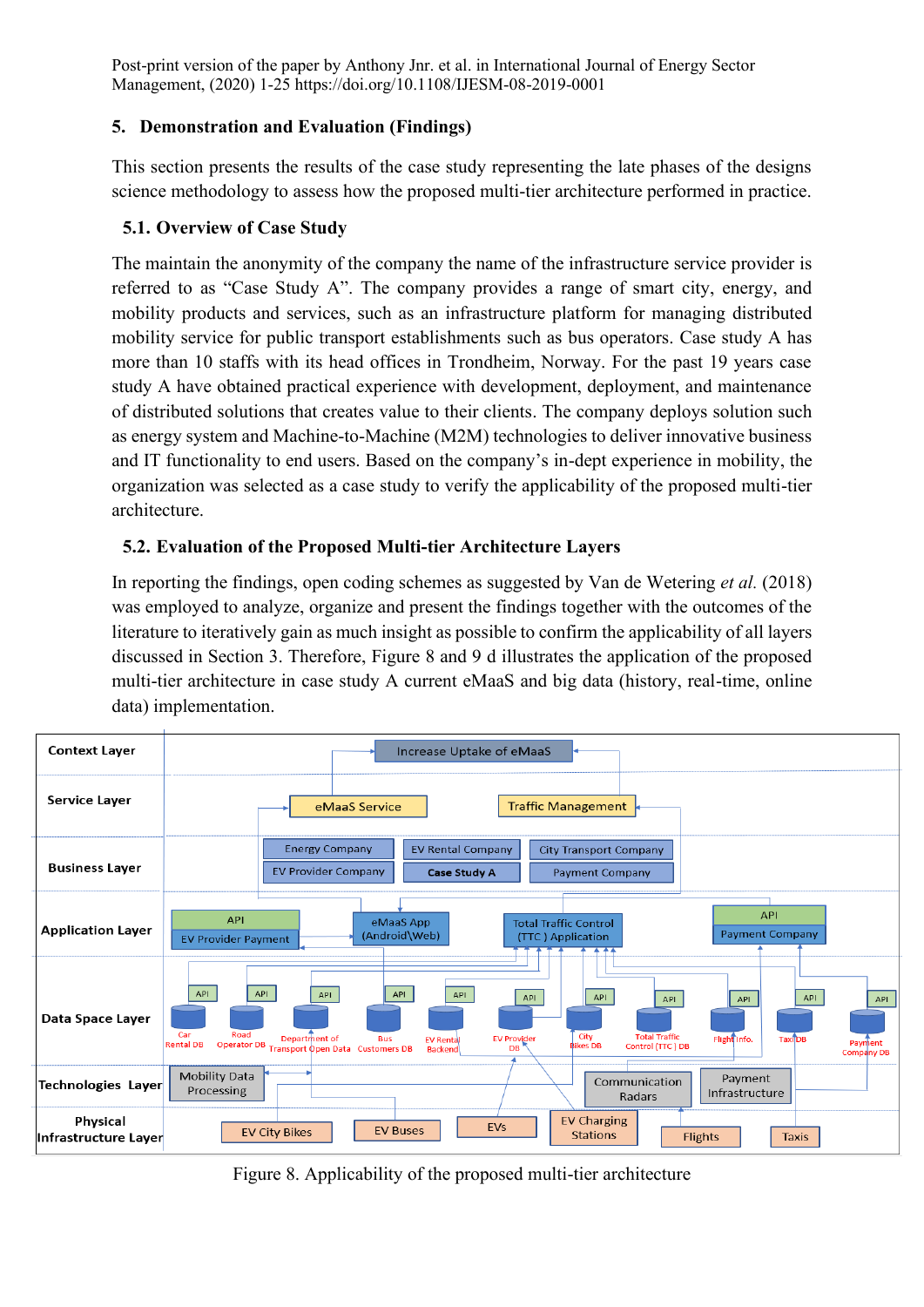Figure 8 depicts findings on how case study A applied the proposed multi-tier architecture to increase uptake of eMaaS operations in smart city. Findings from the case study interview aids to verify each layers of the architecture as presented below;

### **5.2.1. Context**

Case study A provides innovative technologies and business models that is in line with the ministry of transport plans to improve public transportation, decrease environmental pollution and lessen traffic by deploying IT in creating open-ness of mobility services. Case study A implements service-oriented method that reduces costs for IT solutions for public transport. Findings from Figure 8 shows that the context layer aims to increase intake of eMaaS in smart cities by using electric vehicles to aid in cutting local emissions from transportation. This finding confirms the relevance of the context layer as it main goal is to improve sustainable transportation in smart cities to aid reduce carbon dioxide emissions.

### **5.2.2. Service**

Service layer comprises of eMaaS service and traffic management service, where both services are achieved based on the virtual collaboration of six different companies. Also, case study A implements an open service platform to support public transportation "as-a-service" in providing an economical public transport facilitated by cloud technologies. Case study A aims to move Norway mobility sector to an open booking solution by deploying an account identification-based ticketing system that uses identification payment as means of payment by collaborating with payment company to provide a standard Norwegian Quick Response (QR) code, Near-field communication (NFC) wallet solution. This is facilitated by payment backend that deploys a flexible open APIs which provide mobility related backend payment services.

### **5.2.3. Business**

Case study A is mostly concerned with providing smart solutions for managing eMaaS in achieving zero-emission vehicles and smart energy solutions to attain 50% potential energy saving. This layer comprises enterprises involved in the e-mobility services which includes energy provider, EV provider, EV rental, city transport, payment, and case study A.

# **5.2.4. Application and Data Processing**

Case study A currently utilizes an in-house web service cloud enabled backend system with a linked HTML 5 based Graphical User Interface (GUI) that deploys SQL database with business logic in Java that can be installed on transport company servers to implement eMaaS operations based on open transport data. This opens the possibility for custom and innovative mobility related applications for citizens and stakeholders such as transport service provider system that provide mobility data to citizens via external interfaces used to relay search queries. The application layer comprises of EV provider payment application, eMaaS application, total traffic control, and payment application deployed to support eMaaS operations. Moreover, this layer is facilitated by APIs which provides interoperability of data to EV provider payment application and payment application. Correspondingly in the eMaaS, EV sharing scenario a citizen needs to find a suitable EV in his/her immediate district by utilizing the eMaaS application android/web (as seen in Figure 8) to view a list available EVs. Thus, the eMaaS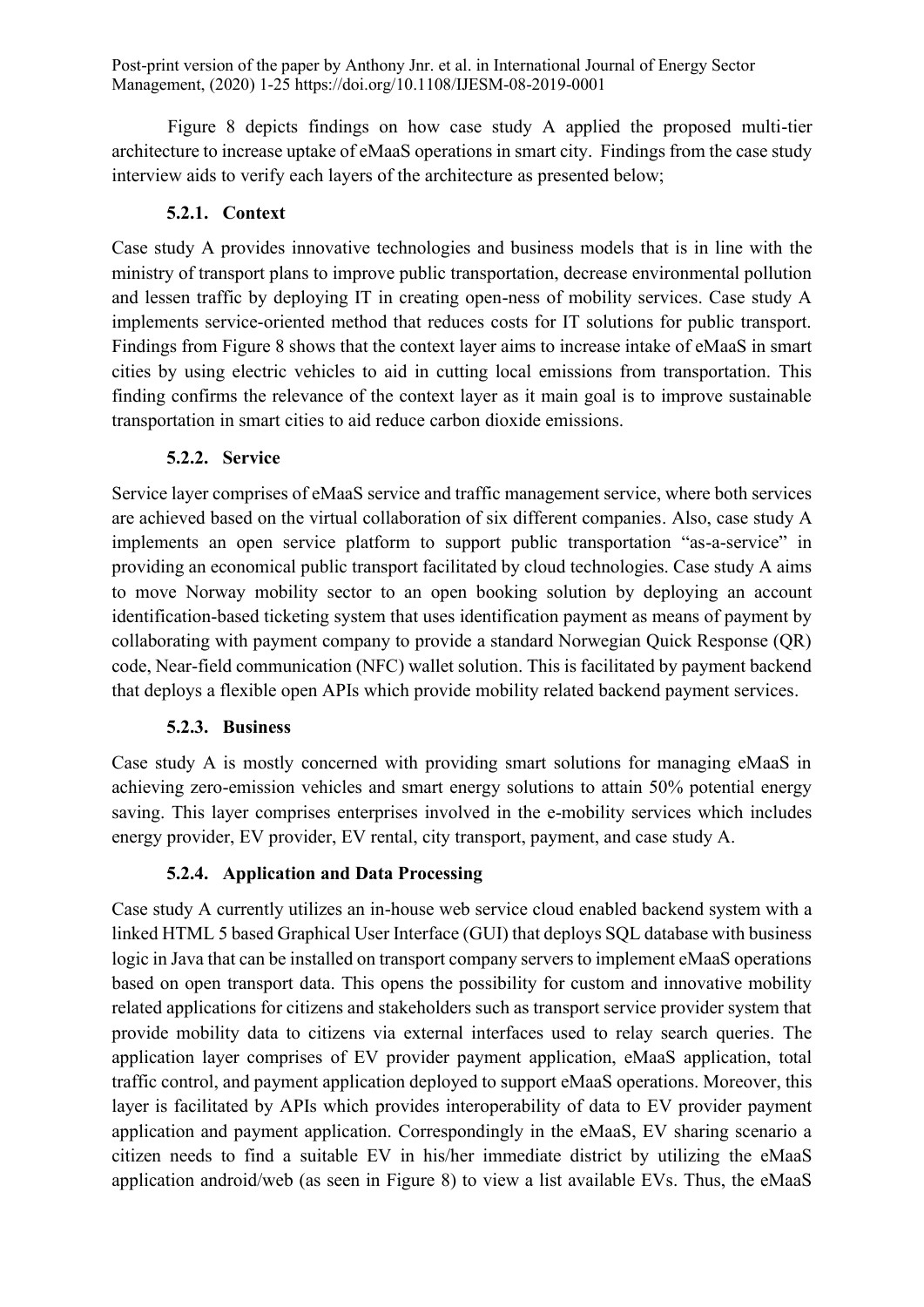platform retrieves and makes use of Global Positioning System (GPS) to know the exact location of the citizen. Using the retrieved location data, the service selects EVs that meet the citizen's searched criteria and pushes the correlated data to the citizens' device. The citizens can then proceed to choose and reserve an EV using the service. Next the citizen proceeds to the parked location of the EV and as soon as the EV is on the move, the mobility service report current positioning and status in real time to eMaaS provider for EV fleet control.

## **5.2.5. Data Space**

Findings from the interview reveals that the data space layer comprises of different data sources both open and private. As seen in Figure 8 data is accessed from the various data sources via APIs, where the data sources include data from car rental data source, road operator, bus customer, EV rental backend, EV provider, city bikes, total traffic control, flight information, taxi, and payment company. Thus, Figure 8 reveals that eMaaS utilizes public data such as schedules, routes, weather etc., as well as business data which includes ticket fees information, charging stations, etc., and private data citizens profiles, preferences, targets, etc.

## **5.2.6. Technologies**

Case study A aims to transform citizens transportation services using expert software and hardware beams or cameras and sensors installed in EVs computers to detect, track, and count passengers anonymously using interactive maps. The technology layer comprises of e-mobility data processing (this component process data real-time data from physical devices as seen in Figure 9), communication radars and payment infrastructures. Furthermore, case study A deploys a messaging protocol "Advanced Message Queuing Protocol" (AMQP) that manages real time messages and forwards and stores queued message for handling mobility services (see Figure 9). AMQP offers a simple lightweight, open client server subscribe messaging transport protocol implemented to support e-mobility services (Zabasta *et al.,* 2018). It supports secure message transfers and formation of secure network connection via Secure Socket Layer (SSL). AMQP utilizes topics for disseminating data between subscribers and publishers deployed using JSON message string that wrap around messages being transferred between citizens and eMaaS application to enable data interoperability.

### **5.2.7. Physical Infrastructures**

Lastly, the data source layer comprises of EV city bikes, EV buses, other EVs, EV charging stations, flight and taxis that generates real time data. Results indicates that this layer support generation of real-time and incremental processing of collected data to be used by eMaaS app and Total Traffic Control (TTC) applications. Moreover, the unstructured data produced from EVs are saved as files into Hadoop Distributed File System (HDFS). To facilitate data locality in data processing, SPARK and HDFS are deployed in same cluster, but internal processing deploys MapReduce functions to produce indexed views in CouchDB which stores all received mobility related data and execute simple data processing for historical data internally via HDFS. Whereas, Spark executes more intensive and scalable external data processing of realtime and online data produced.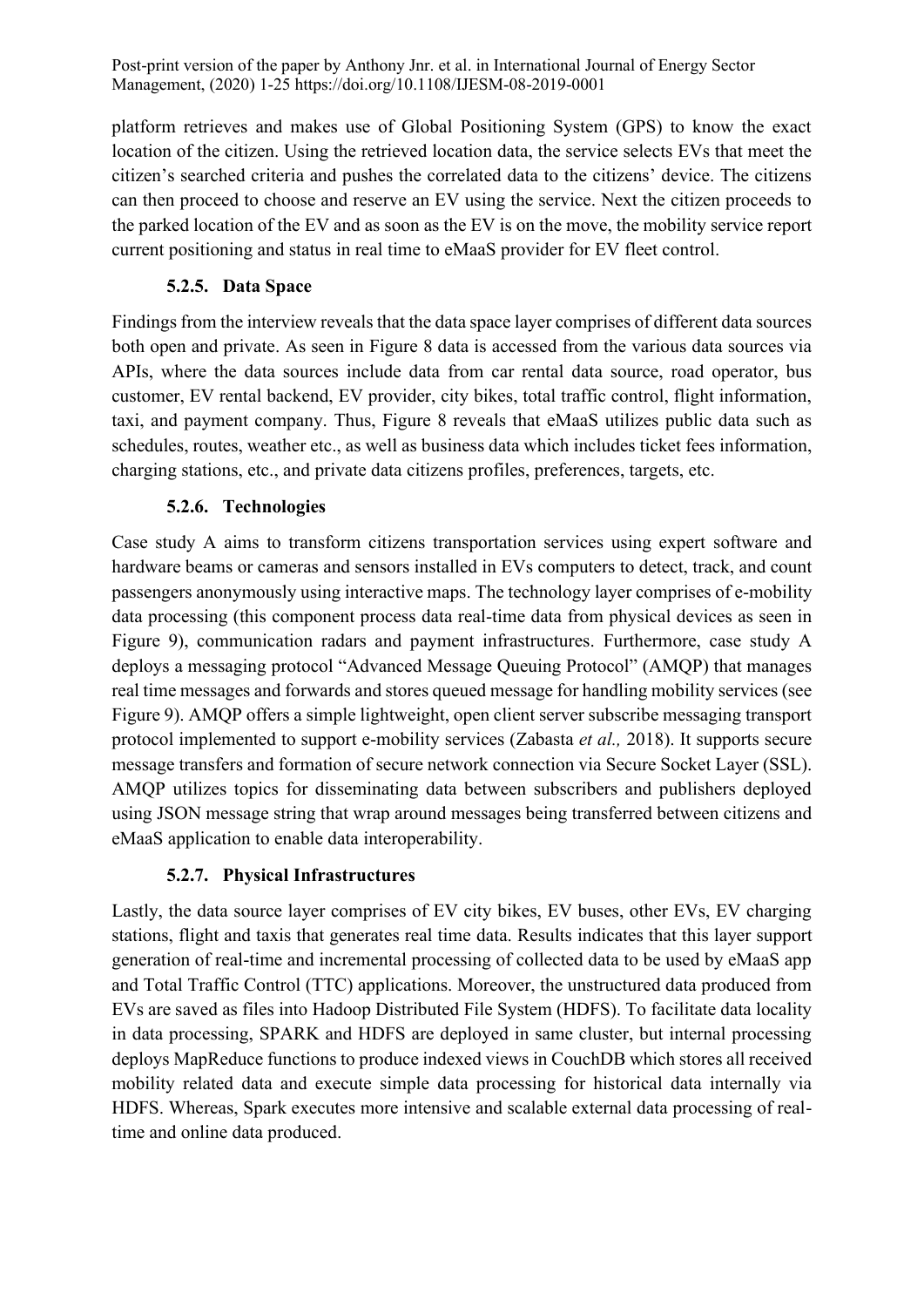### **5.3. Processing of History, Real-Time and Online Data**

This section presents findings from the case study regarding how API, big data types (history, real-time, online data) are linked and what role they play to the general structure of eMaaS systems. Figure 9 shows mainly how to facilitate the acquisition, processing, analysis, retaining, and provisioning of mobility relevant data originating from several sources, such as position of EVs, routing, EV usage, charging stations, EV parking stations, battery charge condition of EVs, and public transport data. Thus, Figure 9 aims to provide answer to the research question posited in the introduction section of this paper.



Figure 9. Mobility data (history, real-time, and online) processing in the architecture

Respectively, Figure 9 depicts how historical, online, and real time mobility data are processed and saved in Resource Description Framework (RDF) format. First, data with different formats are collected from EVs via AMQP broker and forwarded to be stored in the data repository HDFS based on subscribe/publish protocol. Thus, all mobility real-time data collected via EVs in the physical infrastructure layer are saved as JSON documents, mostly online data via various APIs (collected from the EV provider payment application, eMaaS application, total traffic control, and payment application in the application layer (see Figure 8)) and historical data (previously saved mobility related data provided by the transport company or municipality) are processed using MapReduce which reduces the files into small chunks to be consistently mapped across data nodes with different indexed locations.

Moreover, unstructured and semi-structured real-time data are collected, where the semi-structured data are EVs data saved in JSON format and unstructured data may be texts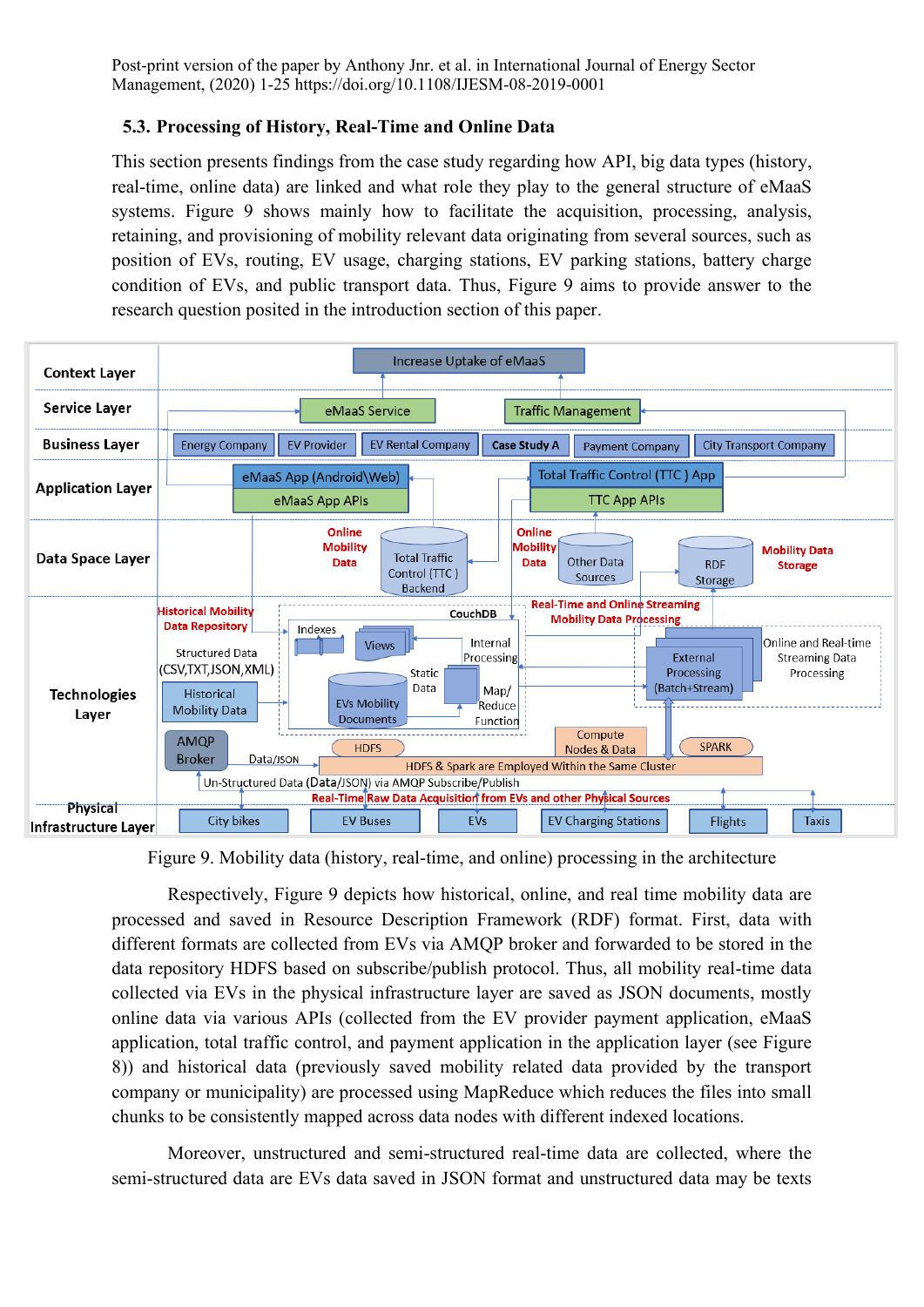documents added by the transport company. The data are then processed by a set of pre-defined tasks internally, such as converting data into new formats or generating new structured tables/views to index data. Moreover, complex processing tasks, such as data aggregation which provides scalable and flexible processing resource are deployed by Spark cluster executed by large number of compute nodes. Next, CouchDB a NoSQL database was deployed as it can process the volume of big data generated from EVs. Besides, CouchDB utilizes API (see Figure 9) that facilitates direct read and write of e-mobility data.

### **6. Discussion and Implications**

#### **6.1. Discussion**

Smart city solutions deployed are presently transforming data to services for citizens and businesses. These smart services such as eMaaS utilizes open and private data, static, online, and real time data collected from private operators and city administrators. However, eMaaS in smart cities requires the integration of data from different sources and processed into useful information deployed through services, utilized by citizens and businesses. This challenge entails the collection of enormous amounts of data aggregated in various formats, where the analysis of these data is important to deduce useful information. Moreover, the absence of a common and standardized platform that supports the provision and dissemination of such data severely limits the prospects of services that can be derived to benefit citizens.

Furthermore, findings suggest that the multi-tier architecture is applicable in managing eMaaS that are entirely based on real-time data in creating an eco-system of open mobility data that employs APIs to provide interoperable access to mobility metadata (that catalog and describes the data) and data sources (that point to internal open and external data resources). This finding is consistent with results from other studies (Abu-Matar and Davies, 2017; Tcholtchev *et al*., 2014). Additionally, findings indicate that APIs aids interoperability toward unifying different mobility systems to create open innovation platforms that provide a repository of metadata and data sources that provides light-weight access to information without e-mobility service providers having to worry about database size as data is only retrieved on demand.

#### **6.2. Implications to Theory, Practice and Policy**

Findings from this research has significant implications for theory, practice, and policy towards energy sector management. Theoretically, this study proposes a multi-tier architecture that utilizes mobility related data via APIs for transportation services in smart cities to support interoperability of different e-mobility services, thus developing a big data driven architecture that provides integrated information supporting services for decision support. The multi-tier architecture based on +CityxChange project to provide innovative eMaaS for e-mobility operators and citizens towards improving sustainable transport and e-mobility systems. Besides, findings reveal that the architecture is applicable in integrating information from different data sources to enhance citizens' engagement, increase awareness, and provide information for e-mobility development by transforming data into valuable knowledge and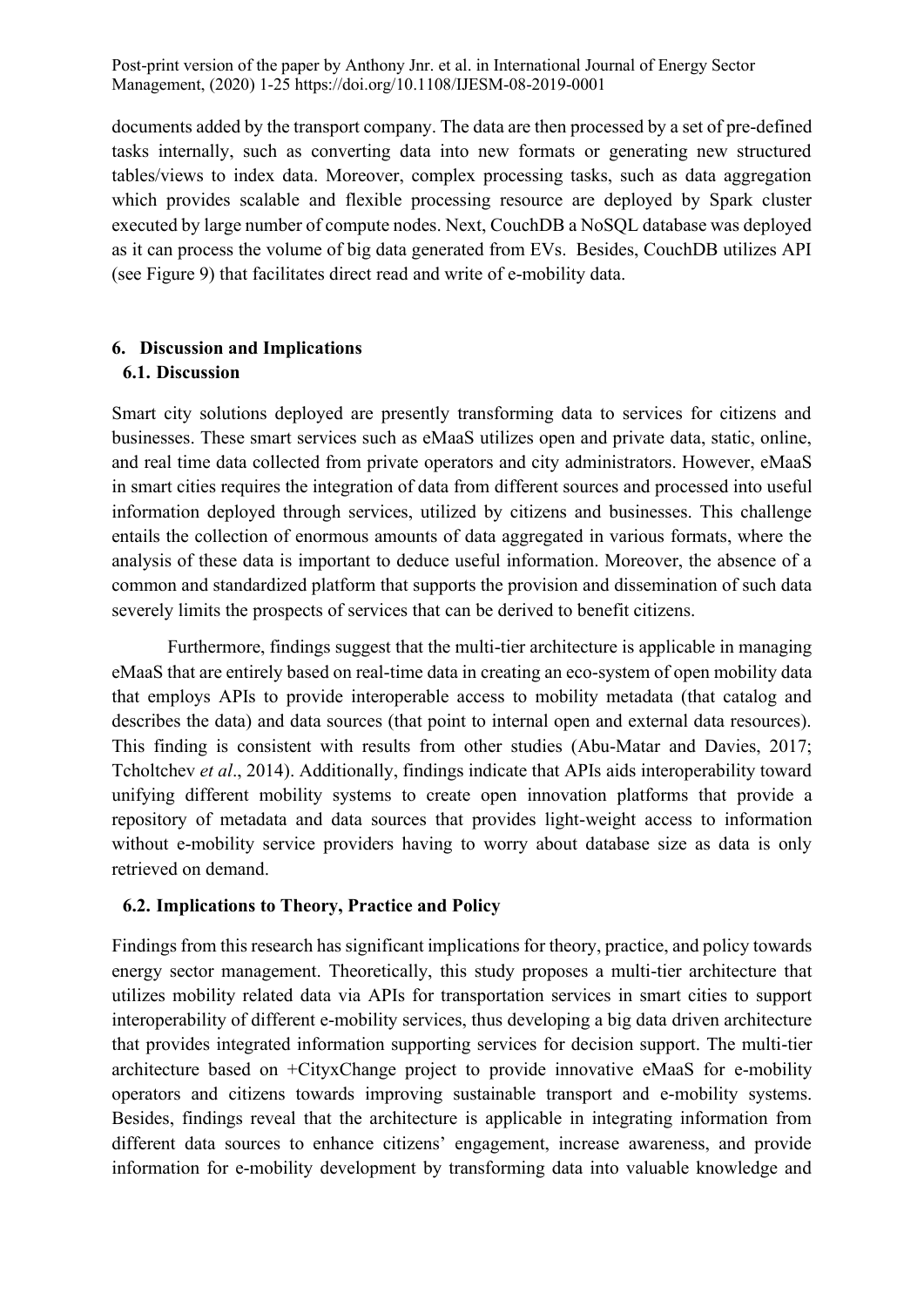actionable information. Moreover, the multi-tier architecture integrates and exploit e-mobility data collected from transport company open data, private data from mobility operators, and personal data generated from citizens to provide solutions for interoperability of different emobility data sources.

Practically, APIs are utilized to provide point of entry or access to data as services via Graphical User Interface (GUI) used by citizens to query, inputs represented in a machinereadable format. APIs provide access to data in executing GET, PUT, DELETE, or POST, via Hypertext Transfer Protocol (HTTP) (Raetzsch *et al*., 2019), helping businesses open-up data and offers the ability to collect data from different sources, link, annotate and make the information obtainable and searchable. The architecture aims to realize interoperability and replication of e-mobility solutions within the two lighthouse cities and subsequent follower cities within the +CityxChange project supported by real-time, online, and static data processing saved in RDF format in NoSQL database for eMaaS. Likewise, the architecture employs openly available and external data through third-party APIs web services to provide insights for city transportation company in smart cities towards creating and disseminating public transportation information to improve mobility services.

Thus, for policy implications findings from the case study indicate that the proposed multi-tier architecture offers a solution that supports the openness of e-mobility related data collected from different operators for producing recommendations to citizens analogous to results from prior study (Bellini *et al*., 2018). Moreover, the multi-tier architecture deploys the processing of mobility data generated mainly from eMaaS application (web services), real time data from EV sensors, static or historical data in different format. Likewise, the data are collected from different providers for example from transport city operators, citizens, data brokers, etc. analogous to findings from prior studies (Zabasta *et al*., 2018). The processed and analyzed data are collected, processed and sequentially aggregated and saved. Then, the retained data are utilized to support decisions regarding e-mobility strategies for anomaly detection, analysis, early warning, prediction, suggestions, etc. to improve public transport services such as changing transportation schedule, changing traffic zone, regulating parking fee for citizens, etc.

#### **7. Conclusion**

Evidently research in smart cities is gaining prominence globally due to increase in urban population and transport infrastructure in cities. This has resulted to an increase in number of cars in urban environments that leads to pollution which pose serious threat to citizens health. Accordingly, to address these issues there is need to implement a collaborative vehicle sharing solution termed as eMaaS that deploy green transportation such as EVs (electric cars, Segway, electric bicycles, etc.). Thus, EVs plays a key role in improving sustainable transportation and reduction of carbon dioxide. Hence, the electrification of transportation has been prioritized in several European countries such as Norway, Finland, The Netherlands, etc. Although, EVs for eMaaS operate on data which is used among different citizens, stakeholders and entities. Apparently, an approach is required that enables the interoperability, sharing and management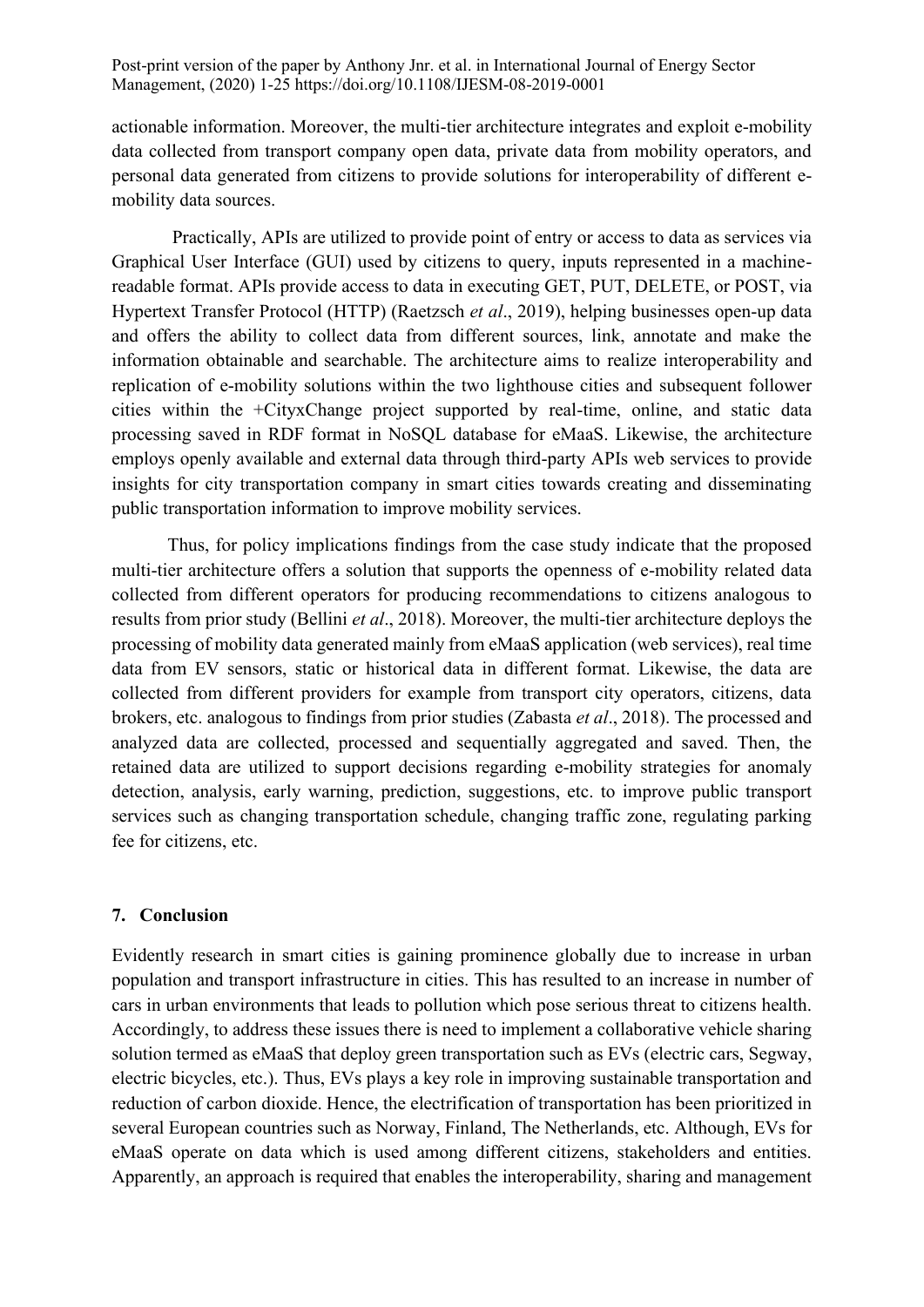of mobility data to improve sustainable transportation in smart cities. Similarly, to improve emobility operations in smart cities there is need for an infrastructure that provides distributed storage and processing of huge volumes and variety of e-mobility related data generated at high velocity to provides value-added services to promote eMaaS.

Therefore, this study proposes a multi-tier architecture that stores, processes, analyze and provides data and related services to improve e-mobility within smart cities. The multi-tier architecture aims to support and increase eMaaS operation of EVs towards improving transportation services for city transport operators and citizens moving within the city to provide solutions for sustainable transport and e-mobility services. Decision science methodology using case study by interview was employed to verify the proposed multi-tier architecture. Data collected from four participants in a technology infrastructure company in Norway confirmed the applicability of the multi-tier architecture. Although qualitative data was collected to verify each layer of the architecture, there is need to utilize quantitative data either from survey or experiment to statistically test the applicability of the architecture. Similarly, data was collected from a single company in Norway, hence there is need to test the architecture with real case data collected from other transport service companies.

#### **References**

- Abdelkafi, N., Makhotin, S. & Posselt, T. (2013), "Business model innovations for electric mobility—what can be learned from existing business model patterns?", *International Journal of Innovation Management*, Vol. *17* No.1, 1340003.
- Abu-Matar, M. & Davies, J. (2017), "Data driven reference architecture for smart city ecosystems", *SmartWorld/SCALCOM/UIC/ATC/CBDCom/IOP/SCI,* pp.1-7.
- Ahuja, K. & Khosla, A. (2019), "Data analytics criteria of IoT enabled smart energy meters (SEMs) in smart cities", *International Journal of Energy Sector Management*, Vol. 13 No. 2, pp.402-423.
- Alcadipani, R., & Hassard, J. (2010), "Actor-Network Theory, organizations and critique: towards a politics of organizing", *Organization*, Vol. *17 No.* 4, pp. 419-435.
- Al-Jaroodi, J. & Mohamed, N. (2018), "Service-oriented architecture for big data analytics in smart cities", *CCGRID*, pp.633-640.
- Anthony Jnr, B., Abbas Petersen, S., Ahlers, D., & Krogstie, J. (2019), "API deployment for big data management towards sustainable energy prosumption in smart cities-a layered architecture perspective", *International Journal of Sustainable Energy*, pp. 1-27.
- Anthony Jr, B. (2018), "Using Green IT governance as a catalyst to improve sustainable practices adoption: a contingency theory perspective", *International Journal of Business Continuity and Risk Management*, Vol. *8* No 2, pp. 124-157.
- Anthony, B., Petersen, S. A., Ahlers, D., Krogstie, J., & Livik, K. (2019), "Big data-oriented energy prosumption service in smart community districts: a multi-case study perspective", *Energy Informatics*, Vol. *2* No. 1, 36.
- Appelbaum, S. H. (1997)," Socio-technical systems theory: an intervention strategy for organizational development", *Management decision*, Vol. *35* No. 6, pp.452-463.
- Badii, C., Bellini, P., Cenni, D., Difino, A., Nesi, P. & Paolucci, M. (2017), "Analysis and assessment of a knowledge based smart city architecture providing service APIs", *Future Generation Computer Systems*, Vol. 75, pp.14-29.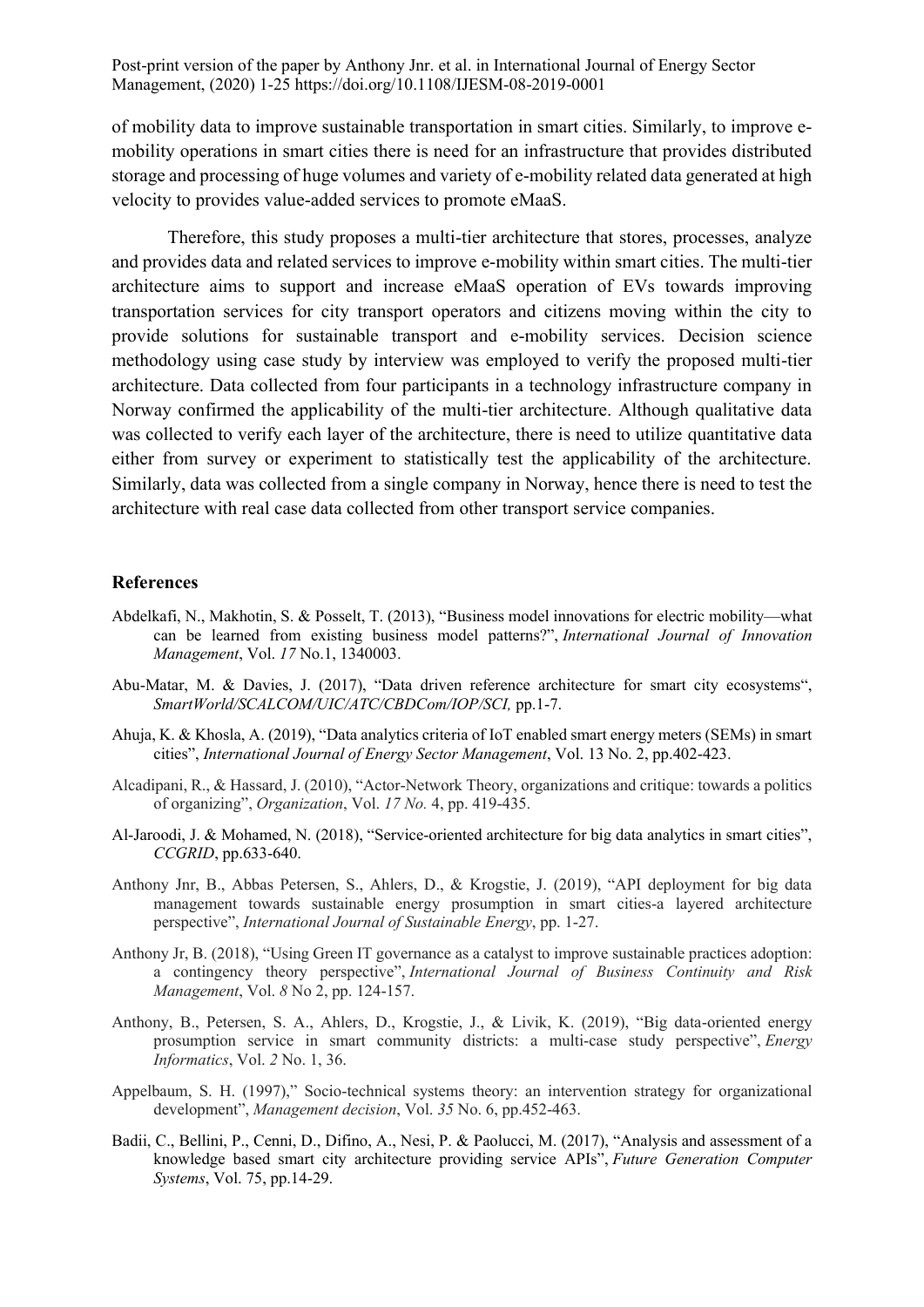- Barbosa, S. A., Leite, G., Oliveira, A. S., de Jesus, T. O., de Macedo, D. D. & do Nascimento, R. P. (2016), "An architecture proposal for the creation of a database to open data related to ITS in smart cities", *EATIS,* pp.1-7.
- Baxter, G., & Sommerville, I. (2011), "Socio-technical systems: From design methods to systems engineering", *Interacting with computers*, Vol. *23* No.1, pp. 4-17.
- Beaume, R. & Midler, C. (2009), "From technology competition to reinventing individual ecomobility: new design strategies for electric vehicles", *International Journal of Automotive Technology and Management*, Vol. 9 No. 2, pp.174.
- Bellini, P., Nesi, P., Paolucci, M. & Zaza, I. (2018), "Smart City architecture for data ingestion and analytics: Processes and solutions", *Fourth International Conference on Big Data Computing Service and Applications,* pp.137-144.
- Benevolo, C., Dameri, R. P. & D'Auria, B. (2016), "Smart mobility in smart city. Action taxonomy, ICT intensity and public benefits,[w:] Empowering organizations", Enabling platforms and artefacts, eds. T. Torre, AM Braccini, R. Spinelli.
- Bokolo, A. J., & Petersen, S. A. (2019), "A Smart City Adoption Model to Improve Sustainable Living", Norsk konferanse for organisasjoners bruk av informasjonsteknologi.
- Borgogno, O. & Colangelo, G. (2019), "Data sharing and interoperability: Fostering innovation and competition through APIs", *Computer Law & Security Review*.
- Borozan, D. & Pekanov Starcevic, D. (2018), "Unveiling the factors affecting final electricity consumption: does the regional component matter?", *International Journal of Energy Sector Management*, Vol. 12 No. 2, pp.202-220.
- Brandt, T., Wagner, S. & Neumann, D. (2012), "Road to 2020: IS-supported business models for electric mobility and electrical energy markets".
- Brundu, F. G., Patti, E., Osello, A., Del Giudice, M., Rapetti, N., Krylovskiy, A. ... & Acquaviva, A. (2016), "IoT software infrastructure for energy management and simulation in smart cities", *IEEE Transactions on Industrial Informatics*, Vol *13* No. 2, pp.832-840.
- Bruni, A., & Teli, M. (2007), "Reassembling the social—An introduction to actor network theory", *Management Learning*, Vol. *38* No. 1, pp.121-125.
- Chaturvedi, K. & Kolbe, T. H. (2018), "InterSensor Service: Establishing interoperability over heterogeneous Sensor Observations and Platforms for Smart Cities", *ISC2,* pp*.*1-8.
- Cheng, B., Longo, S., Cirillo, F., Bauer, M. & Kovacs, E. (2015), "Building a big data platform for smart cities: Experience and lessons from Santander", *IEEE International Congress on Big Data*, pp.592- 599.
- Choi, M., Jeong, Y. S. & Park, J. H. (2013), "Improving performance through rest open api grouping for wireless sensor network", *International Journal of Distributed Sensor Networks*, Vol. *9* No. 11, 958241.
- Costa, C. & Santos, M. Y. (2016), "BASIS: A big data architecture for smart cities", *SAI Computing Conference,* pp.1247-1256.
- Dijk, M., Orsato, R. J. & Kemp, R. (2013), "The emergence of an electric mobility trajectory", *Energy Policy*, Vol. 52, pp.135-145.
- Docherty, I., Marsden, G. & Anable, J. (2018), "The governance of smart mobility", *Transportation Research Part A: Policy and Practice*, Vol*. 115,* pp.114-125.
- Hevner, A. R., March, S. T., Park, J., & Ram, S. (2004), "Design science in information systems research", *MIS quarterly*, pp. 75-105.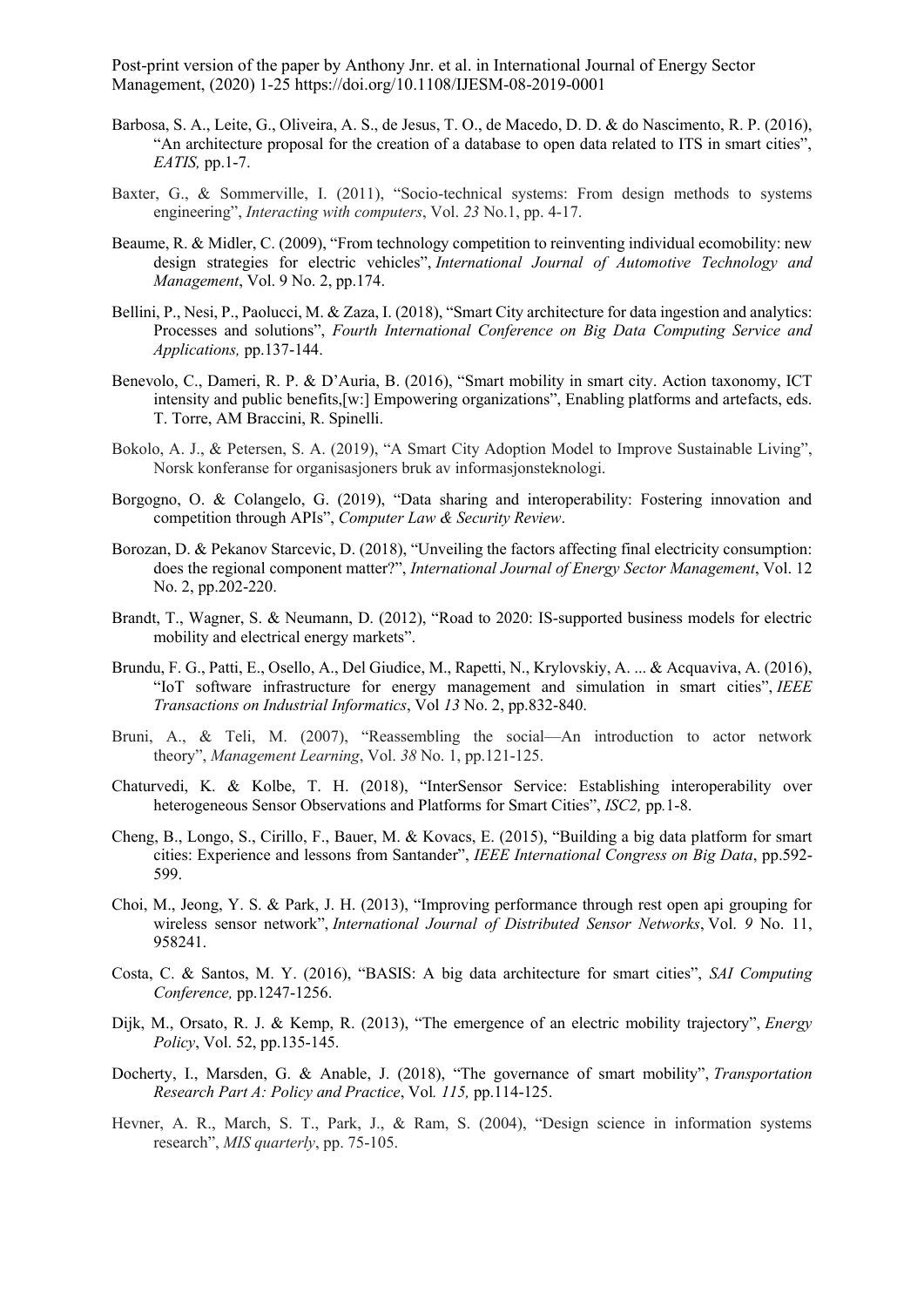- Hinz, O., Schlereth, C. & Zhou, W. (2015), "Fostering the adoption of electric vehicles by providing complementary mobility services: a two-step approach using Best–Worst Scaling and Dual Response" *Journal of Business Economics*, Vol. *85* No. 8, pp.921-951.
- Holley, K., Antoun, S., Arsanjani, A., Brown, W. A., Cozzi, C., Costas, J. F. ... & Laredo, J. (2014), "The Power of the API Economy–Stimulate Innovation, Increase Productivity, Develop New Channels, and Reach New Markets", *IBM Corporate*.
- Ilevbare, I., Dusch, B., & Templeton, P. (2016), "A framework and methodology for creating business tools and processes", *Institute for Manufacturing, Cambridge*.
- Jnr, B. A., Majid, M. A., & Romli, A. (2018), "A Trivial Approach for Achieving Smart City: A Way Forward towards a Sustainable Society", *21st Saudi Computer Society National Computer Conference (NCC)*, pp. 1-6.
- Jnr, B. A., Majid, M. A., & Romli, A. (2019), "Green information technology adoption towards a sustainability policy agenda for government-based institutions", *Journal of Science and Technology Policy Management*, Vol. 10 No. 2, pp. 274-300.
- Junior, B. A., Majid, M. A., & Romli, A. (2018), "Green information technology for sustainability elicitation in government-based organisations: an exploratory case study", *International Journal of Sustainable Society*, Vol. *10* No. 1, pp. 20-41.
- Kamargianni, M. & Matyas, M. (2017), "The business ecosystem of mobility-as-a-service", *transportation research board*, 96.
- Krylovskiy, A., Jahn, M. & Patti, E. (2015), "Designing a smart city internet of things platform with microservice architecture", *3 rd International Conference on Future Internet of Things and Cloud*, pp.25-30.
- Kuehl, N., Walk, J., Stryja, C. & Satzger, G. (2015), "Towards a service-oriented business model framework for e-mobility", *European Battery, Hybrid and Fuel Cell Electric Vehicle Congress*, pp.1-9.
- Lieven, T. (2015), "Policy measures to promote electric mobility–A global perspective", *Transportation Research Part A: Policy and Practice*, Vol. 82, pp.78-93.
- Majchrzak, A., & Borys, B. (2001), "Generating testable socio-technical systems theory", *Journal of Engineering and Technology Management*, Vol. *18* No. 3-4, pp.219-240.
- Mäkelä, O. & Pirhonen, V. (2011), "The business model as a tool of improving value creation in complex private service system-case: Value network of electric mobility", *21stInternational RESER Conference*.
- Manz, C. C., & Stewart, G. L. (1997), "Attaining flexible stability by integrating total quality management and socio-technical systems theory", *Organization Science*, Vol. *8* No. 1, pp. 59-70.
- Melis, A., Mirri, S., Prandi, C., Prandini, M., Salomoni, P. & Callegati, F. (2016), "Crowdsensing for smart mobility through a service-oriented architecture", *ISC2,* pp.1-2.
- Miles, M. B., Huberman, A. M., Huberman, M. A. & Huberman, M. (1994), "*Qualitative data analysis: An expanded sourcebook",* sage.
- Moreno, M. V., Terroso-Sáenz, F., González-Vidal, A., Valdés-Vela, M., Skarmeta, A. F., Zamora, M. A. & Chang, V. (2016), "Applicability of big data techniques to smart cities deployments", *IEEE Transactions on Industrial Informatics*, Vol. *13* No. 2, pp.800-809.
- Otto, B., Lohmann, S., Auer, S., Brost, G., Cirullies, J., Eitel, A., ... & Jürjens, J. (2017) "Reference architecture model for the Industrial Data Space", Fraunhofer-Gesellschaft, Munich.
- Peffers, K., Tuunanen, T., Rothenberger, M. A., & Chatterjee, S. (2007), "A design science research methodology for information systems research," *Journal of management information systems*, Vol. 24 No.3, pp. 45-77.